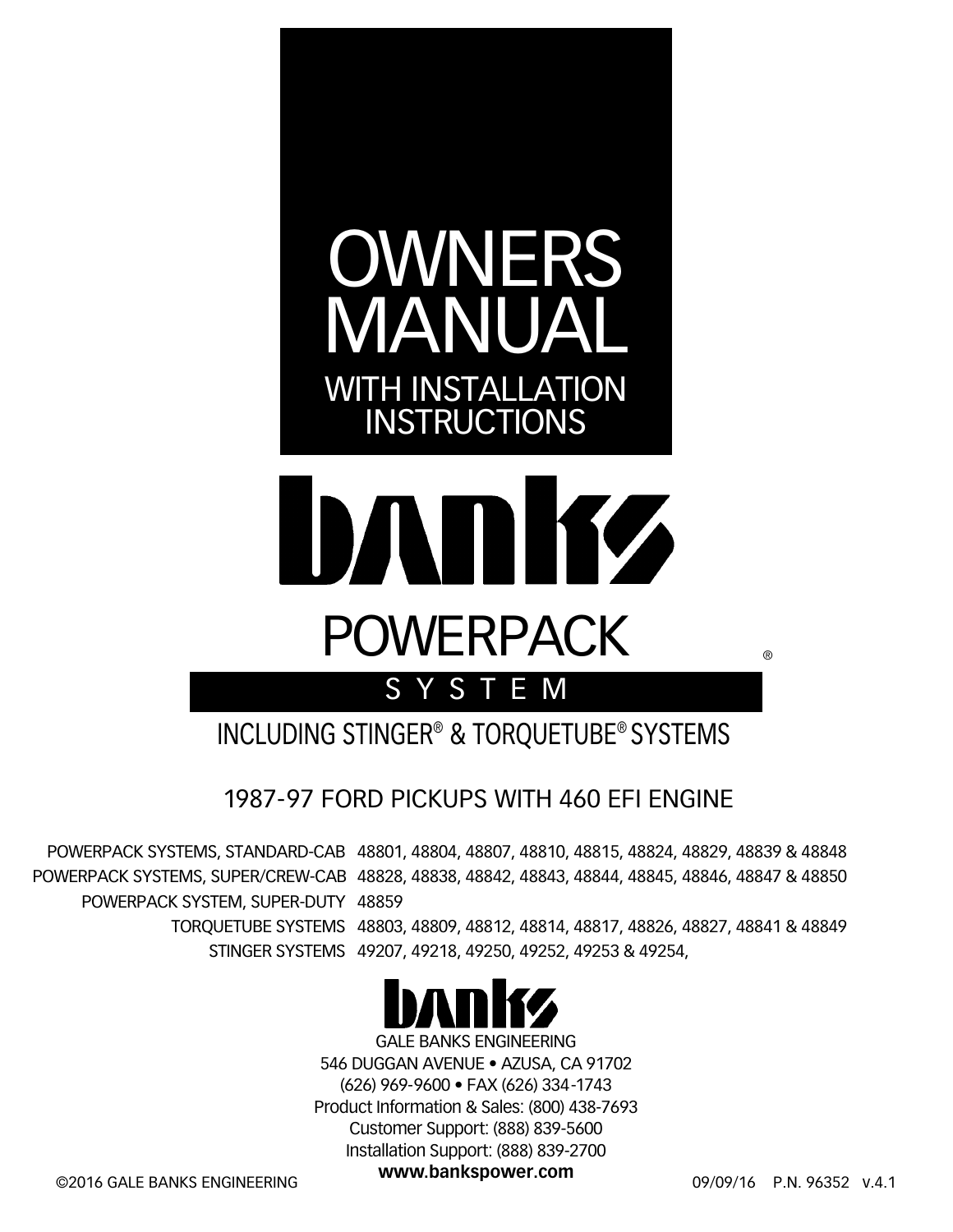Dear Customer:

Your new Banks system is a unique combination of air intake and exhaust components designed to make the most of your engine's power potential. By removing intake and exhaust restrictions, providing cooler intake air, and tuning the exhaust to create a scavenging effect, your engine can produce more power at a higher level of efficiency. If your driving habits remain the same, your fuel mileage should go up, and you can run on the same octane fuel you are accustomed to using. If you have any questions concerning the installation of the Banks PowerPack kit, please call Gale Banks Engineering at (626) 969-9600 between 8:00 am & 5:00 pm (PT) and ask for the customer service department.

Thank you.

## PREPARATION AND PRECAUTIONS

**1.** For ease of installation of your Banks<br>**1.** PowerPack® Stinger® or TorqueTube® system, familiarize yourself with the procedure by reading the entire manual before starting work. This manual contains 20 pages of copy, illustrations and parts listing. If any pages are missing from this manual please call Gale Banks Engineering immediately for a replacement.

The exploded view of the PowerPack assembly provides only general guidance. Refer to each step and section diagram in this manual for proper instruction.

3. Throughout this manual, the left side of the vehicle refers to the driver's side, and the right side to the passenger's side.

4. Disconnect the ground cable from the<br>4. botton before beginning work if there are battery before beginning work. If there are two batteries, disconnect both.

5. Route and tie wires and hoses a minimum<br>of  $\ell$  inshes away from a hours heat, maying of 6 inches away from exhaust heat, moving parts and sharp edges. Clearance of 8 inches or more is recommended where possible.

**6.** The front of your vehicle should be raised a<br>**6.** minimum of 5-6 inches to allow the minimum of 5-6 inches to allow the installation of Banks TorqueTube exhaust manifolds. If you have access to a hoist, the vehicle can be elevated and the front wheels removed for easiest access.

7. When raising the vehicle, support it on properly weight-rated safety stands, ramps or a commercial hoist. Follow the manufacturer's safety precautions. Take care to balance the vehicle to prevent it from slipping or falling. When using ramps, be sure the front wheels are centered squarely on the topsides; put the transmission in park; set the hand brake; and place blocks behind the rear wheels. **CAUTION!** Do not use floor jacks to support the vehicle while working under it. Do not raise the vehicle onto concrete blocks, masonry or any other item not intended specifically for this use.

8. During installation, keep the work area<br>8. Clean If foreign debris is transferred to any clean. If foreign debris is transferred to any Banks PowerPack component, clean it thoroughly before installing.

#### Notification

The Banks Ram-Air Filter comes preoiled and no oiling is necessary for initial installation. Service the filter as specified in the Cleaning and Oiling the Banks Ram-Air Filter Section of this manual.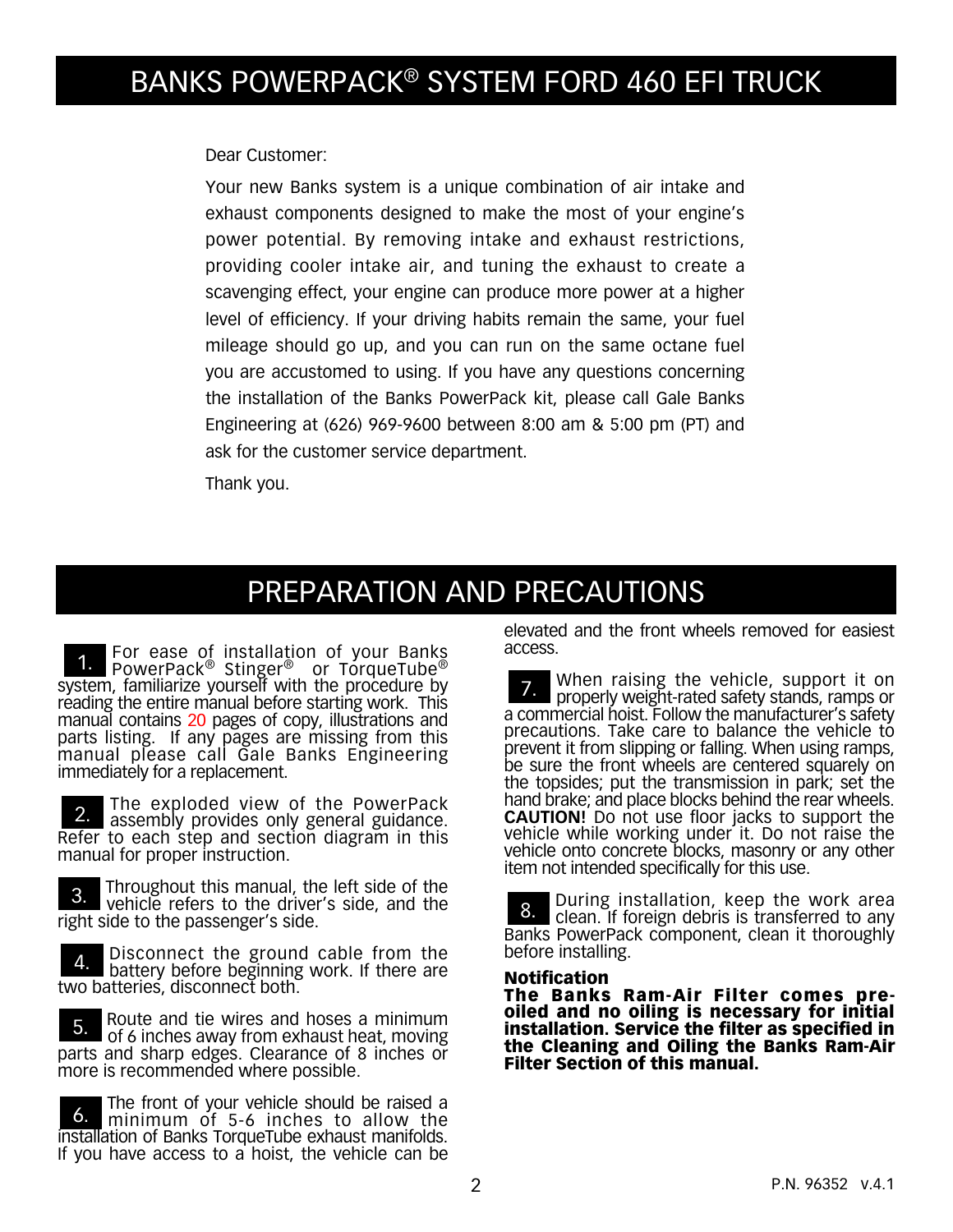## IMPORTANT! Read This Before Installing Banks TorqueTube® Manifolds on Super-Duty and 1-Ton 4WD Trucks

When installing the Banks PowerPack or Banks TorqueTubes on 2WD Super-Duty and 1-ton 4WD trucks with a single I-beam or tubular front axle (not swing-arm independent), a new sway bar link bracket (part no. 48899) must be installed for exhaust manifold clearance.

This bracket must be installed and assembled to the sway bar link before installing the Banks TorqueTubes. This bracket is not required on 2 or 4-wheel drive trucks with the dual swing-arm front axle.

### SWAY BAR LINK BRACKET INSTALLATION PROCEDURE

Disconnect right sway-bar link from sway bar and bracket at right frame rail. Retain all hardware for reinstallation.

2. Unbolt sway-bar bracket from inside of right frame rail. Retain 3 bolts and nuts for reinstallation.

*NOTE: Some trucks use rivets to mount this bracket. Rivets must be drilled out to remove factory bracket.*

Using original hardware or new hardware, if required, install new bracket supplied to the outside of the frame rail where the original bracket was removed. Clean frame rail of any undercoat or road dirt in area where bracket will contact frame.

Install original sway-bar link bolt through the lower hole in the bracket with the head of the bolt facing the engine. Install sway-bar link on the outside of the bracket over the bolt, then install and tighten original nut and washer.



5. Reassemble sway-bar link to sway bar with  $\overline{5}$ . original hardware and rubber bushings.

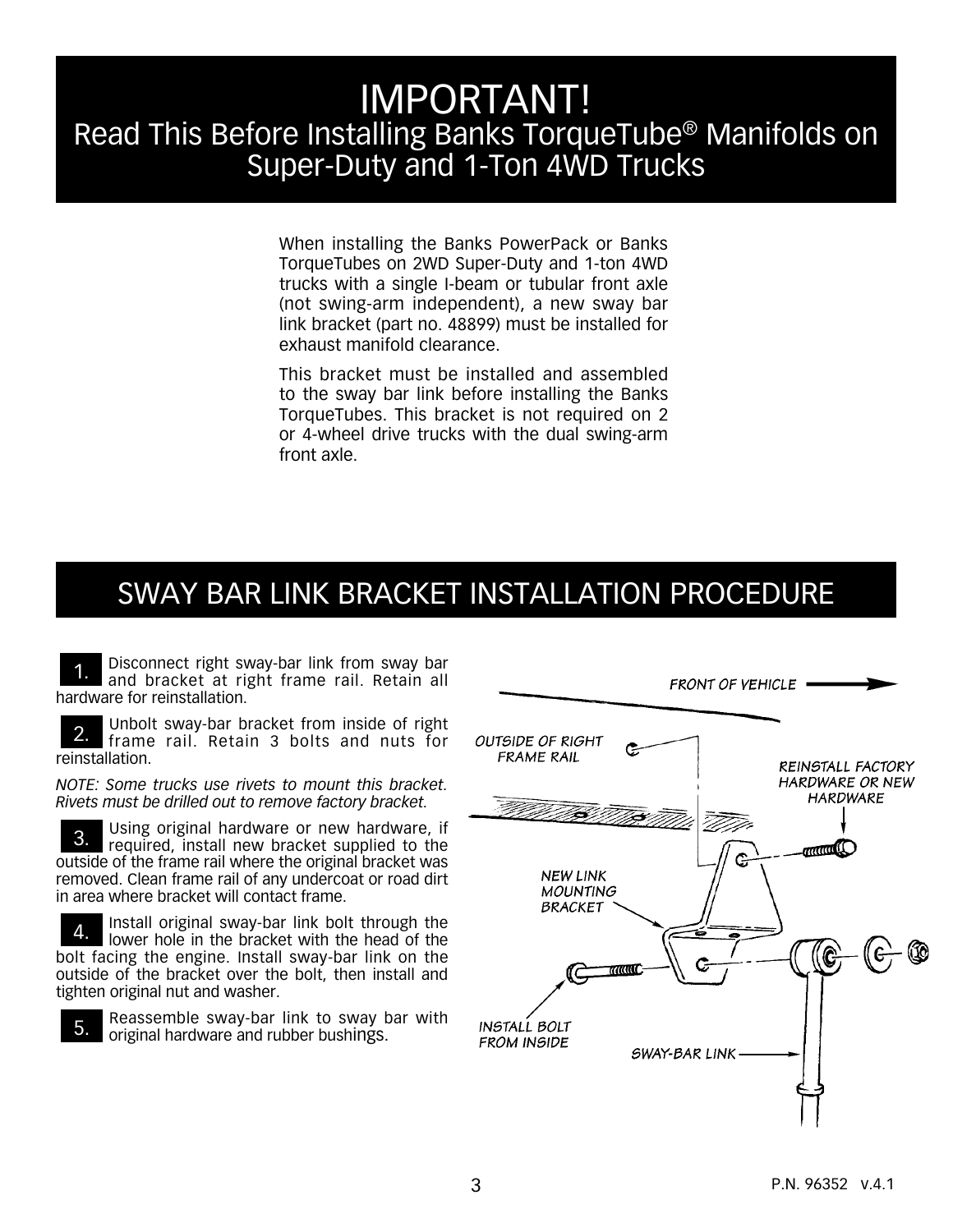## EXHAUST SYSTEM INSTALLATION PROCEDURE

#### **For Stinger installation, proceed to step 3.**

1. Unbolt air filter cover. Remove air filter cover and entire air inlet hose assembly as a unit by loosening hose clamps at the throttle body on the engine. Cover throttle opening to prevent foreign objects from entering.

Remove sparkplug wires from sparkplugs. Label wires for reinstallation if not familiar with firing order. Lay sparkplug wires away from exhaust manifolds. Now remove sparkplugs from engine.

#### **For TorqueTube only installation, proceed to step 5.**

3. Remove muffler and tailpipes from over rear axle. If this assembly will not be reused, cutting off the tailpipes will allow the muffler/tailpipe assembly to be removed more quickly. If this assembly is to be saved intact, the vehicle must be raised high enough so the muffler/tailpipe assembly can be lifted over the rear axle.

Heat from a torch will most likely be required to separate slip joints. To remove the exhaust system from the rubber hangers, squirt some WD40, silicone spray or similar lubricant onto the lower end of the rubber hangers, where the hanger rod protrudes through the rubber, then use a pry bar to pop the rubber hangers off the rod.

**4.** Remove the intermediate pipe from between the  $\frac{1}{2}$ muffler and catalytic converter. This will be a short stub adapter on short wheelbase models, or a pipe, or pipe with hanger on longer wheelbase models. Heat the catalytic converter outlet slip joint as required to remove the pipe.

#### **For Stinger installation, proceed to step 19.**

5. Disconnect the oxygen sensor plug where<br>5.  $\frac{1}{2}$  oxygen sensor wires join the wire loom (not at oxygen sensor wires join the wire loom (not at the oxygen sensor). Carefully unscrew the oxygen sensor from the exhaust Y-pipe. On 1996 and later California trucks, disconnect and remove all three oxygen sensors. Be sure to note and label the sensors and wire connectors to ensure that upon reinstallation each is returned to its original location.

6. Separate the catalytic converter from the Y-pipe<br>separate the signification tubing Lise heat assembly and the air injection tubing. Use heat at slip joints as required. Remove Y-pipe assembly by unbolting flanges at exhaust manifolds.

**7.** On vehicle models with air injection into the **7.** exhaust manifolds unbot the air injection tube exhaust manifolds, unbolt the air injection tube from the rear of the right exhaust manifold. Penetrating oil may be necessary for bolt removal.

8. Remove dipstick and dipstick tube from left exhaust manifold and oil pan. Disconnect air injection tube (if equipped) and EGR tube from fittings on rear and bottom of left exhaust manifold. Use penetrating oil as required.

*NOTE: Unscrew tubing nut from fittings on exhaust manifold, do not attempt to remove the adapter fittings from the manifold. In extreme cases, heat from a torch may be required to loosen the tube nuts. Heat the nut to a dull red color, let it cool, then spray the nut with penetrating oil and attempt to loosen the tube nut. DO NOT kink or deform the tubes.*

9. Unbolt and remove exhaust manifolds from engine, loosen any brackets attached to exhaust manifold bolts as required (other side of brackets may be left attached to engine during manifold removal). Remove and retain sparkplug wire heat shields, if equipped. Mark right and left heat shield for reinstallation.

*NOTE: Banks TorqueTubes are designed to allow for the reinstallation of the factory spark plug heatshields. However, due to the nature of tubular manifolds, heat retention is not a problem and the spark plug heatshields may be eliminated. Should you decide to reinstall the heatshields, instructions to do so are provided.*

#### **IMPORTANT**

On Super-Duty and 1-ton 4WD trucks, a Banks Sway Bar Link Bracket (Part #48899) must be installed at this time (before installing Banks TorqueTubes) for clearance. Please see information on page 3 for bracket installation.

10. Inspect the exhaust manifold flange surfaces on the cylinder heads. Remove any foreign material from these surfaces that might prevent proper manifold sealing. If cylinder heads have been heavily eroded from leaking factory manifolds, exhaust manifold gaskets will be required, or the heads must be removed and the exhaust flange area resurfaced as necessary. Otherwise, no gaskets are used between the Banks TorqueTube manifolds and the cylinder head, as the Banks manifolds have machined flanges like the original factory iron manifolds.

11. Install right-hand Banks TorqueTube<sup>®</sup> manifold from under the vehicle. See caution note on jacking and raising vehicle in Preparation and Precautions section. Install all bolts finger-tight, then tighten bolts from the center out. Use a dab of antiseize lubricant (provided)on the bolt threads where they enter the head. See Figure 1 for bolt locations. Reconnect air injection tube (if used) two-bolt flange at rear of TorqueTube head flange. (Only manifolds for air injected engines will have this flange.)

Use new gasket, provided, two  $5/16-24 \times 5/8$  hex bolts, and four  $\frac{5}{4}$ " circle-lock washers. Washers are used in pairs on each bolt, the ramps on the surface of each washer must face each other when installed on bolt. **See Figure 1** for proper washer installation.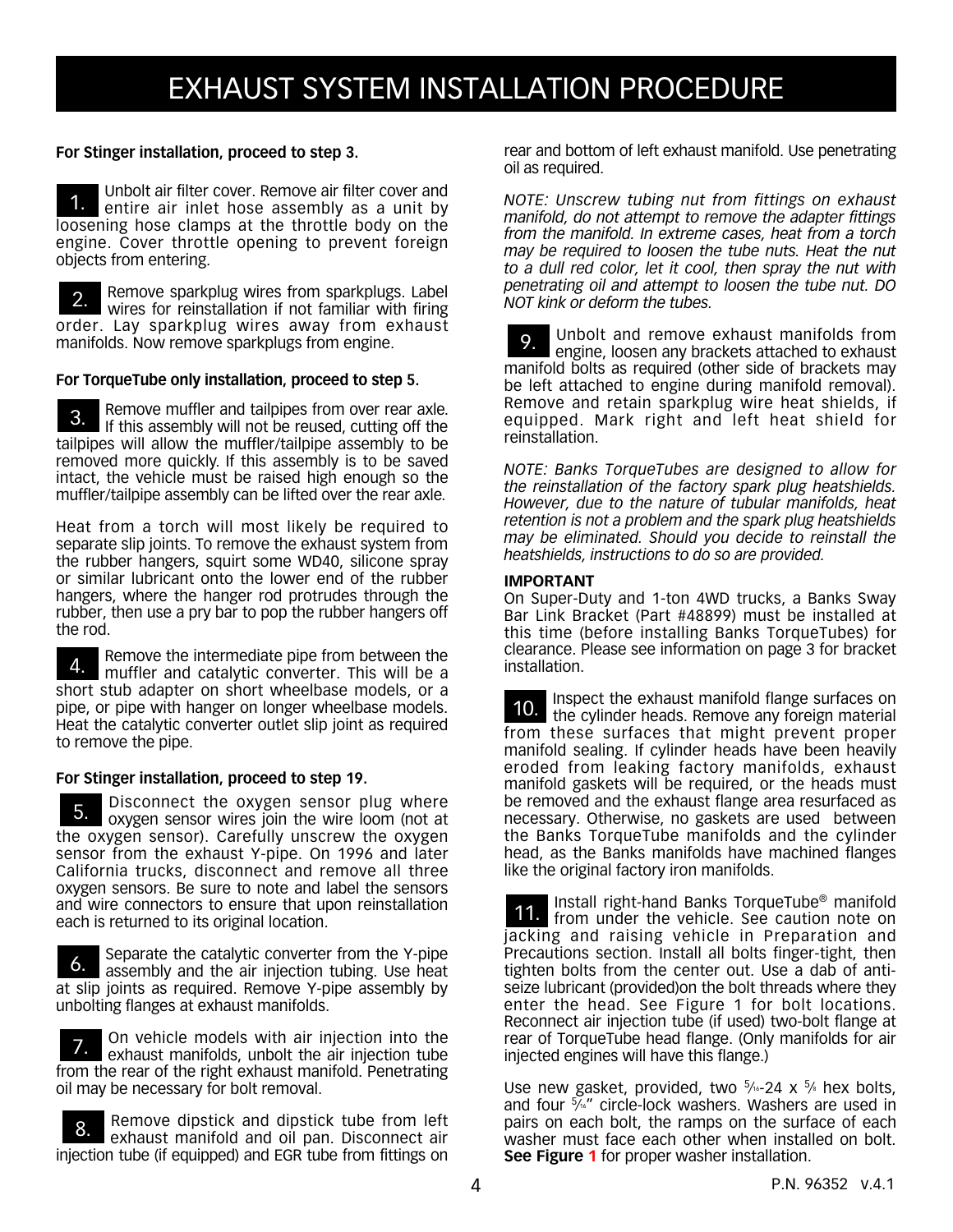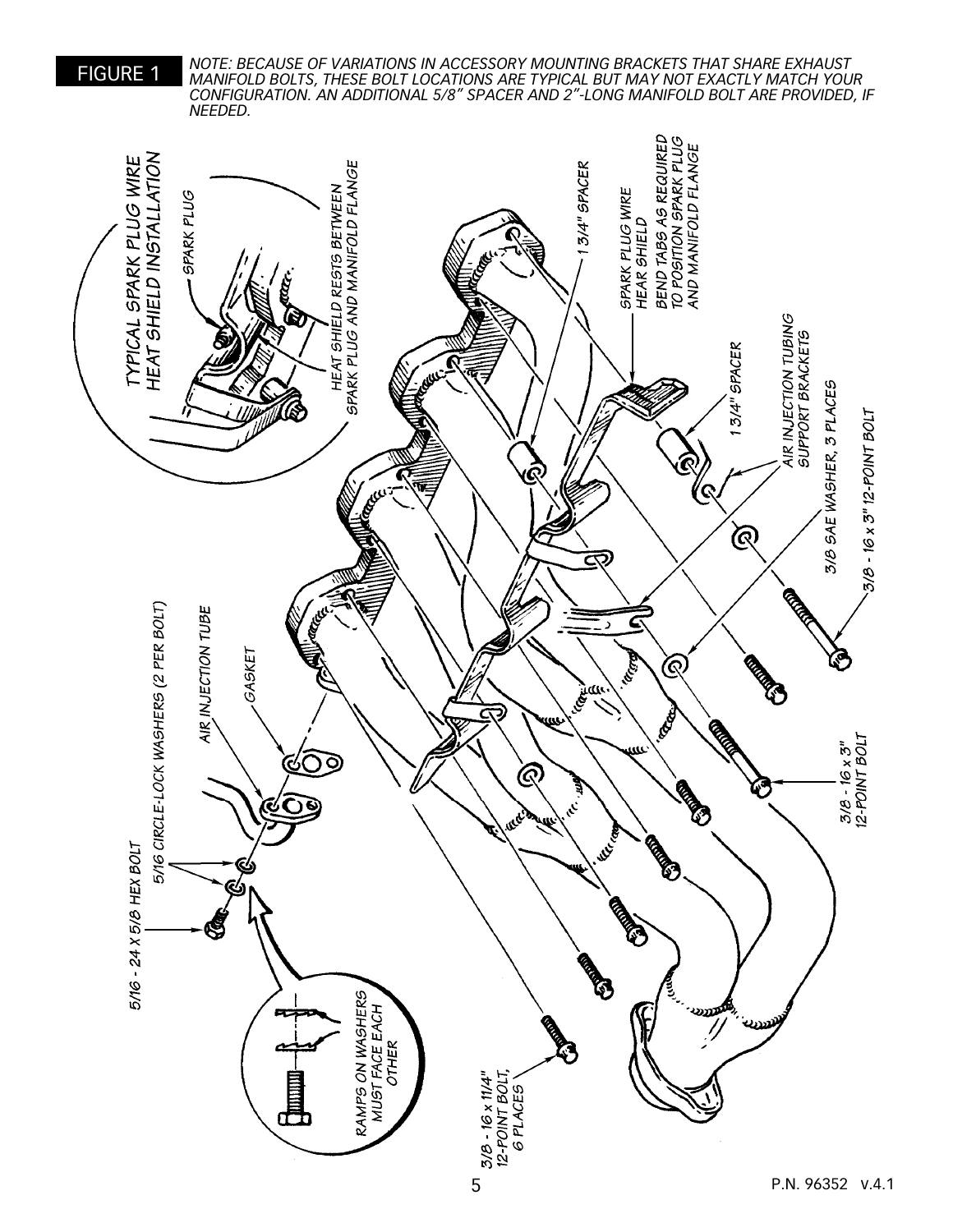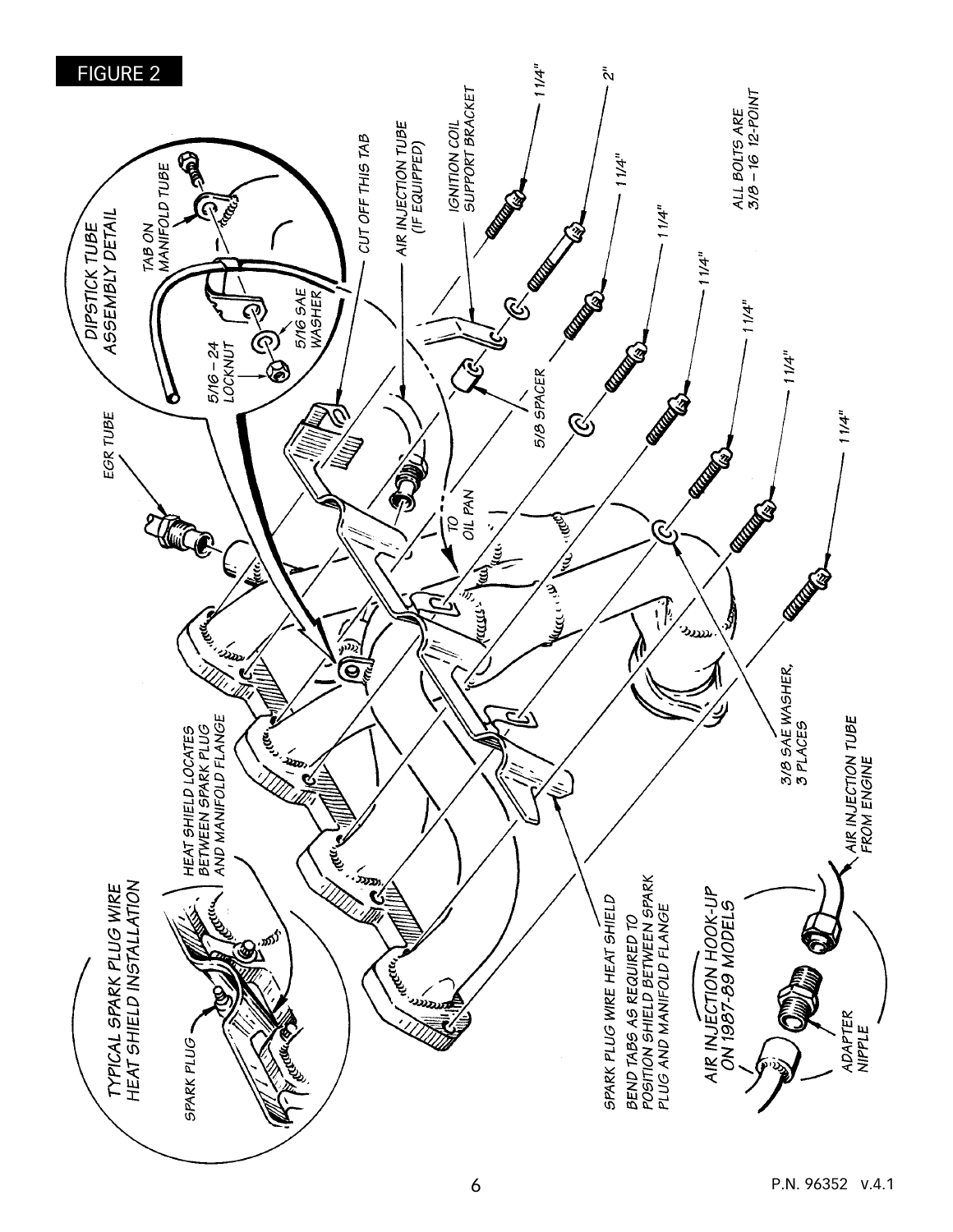

12. Install left-hand Banks TorqueTube manifold from<br>12. Inder the vehicle The two bolts to temporarily under the vehicle. Use two bolts to temporarily hang and position the manifold on the cylinder head. Thread EGR tube and air injection tube (if equipped) in fittings on Banks TorqueTubes. *NOTE: Early-model air injection systems require an adapter nipple (supplied) for hook-up,* **see Figure 2.**

Because of the tight confines, we suggest that the EGR tube and air injection tube (if equipped) be tightened into the manifold with the manifold loosely attached to the head (this allows for some additional freedom of movement). In some cases, the EGR and air injection tubes may have to be tightened with the manifold completely separated from the head, then bolted to the head when wrenching the tubes is completed. Air injection tube may be loosened from its upper support bracket to aid in alignment during installation. A dab of anti-seize on the tube threads will aid in assembly.

Once this procedure is complete, install remaining manifold bolts finger tight, with anti-seize applied. See Figure 2 for bolt locations. Reinstall dipstick tube and dipstick, bolt dipstick to tab on manifold with hardware indicated in **Figure 2.**

13. Reinstall sparkplugs and sparkplug wires. Sparkplug wire heat shields should be positioned between sparkplug wire boot and manifold flange, and should be adjusted by bending as necessary so heatshield does no press against plug boot. Contact of plug wire boot by heat shield could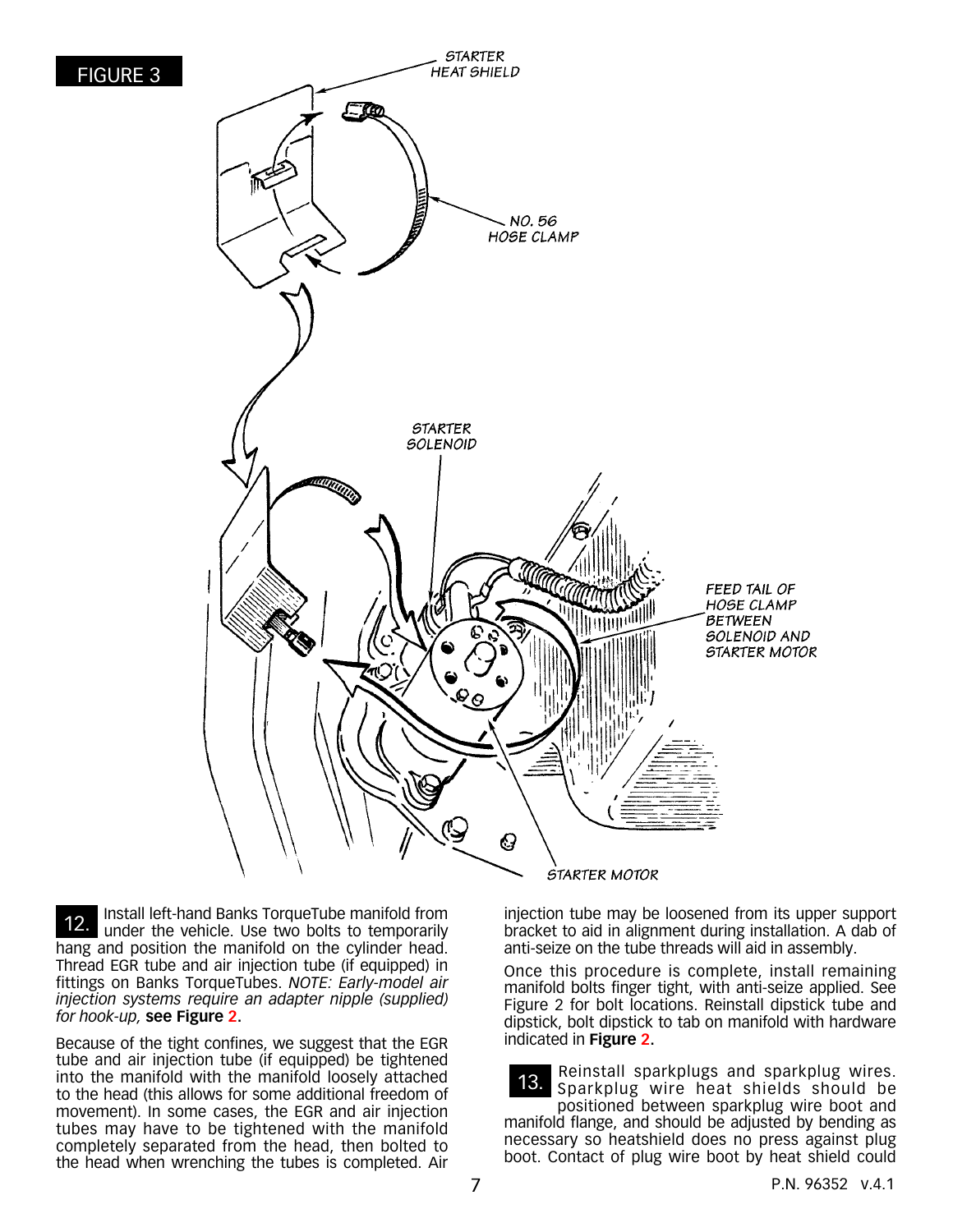

cause a shorted plug if insulation is marginal. In some cases it may be advisable to trim material from the heat shield with snips to provide adequate clearance between the shield and plug wire boot.

14. **On '93 and later models,** install the starter heatshield by first slipping the No. 56 hose clamp through the slots in the heatshield as shown in Figure 3. Now with the heatshield between the TorqueTube exhaust manifold and the starter, feed the tail of the No. 56 hose clamp between the solenoid and *starter motor, and tighten.*

*NOTE: Banks PowerPack system #48859 fits Super Duty* 

*applications that do not utilize a catalytic converter. For steps 15 through 17, disregard references to a catalytic converter and refer to illustration 5a rather than 5.*

15. Install new Y-pipe between TorqueTube manifold outlets and catalytic converter. Install exhaust donut seal gaskets between Y-pipe and TorqueTube manifold outlets as shown in Figure 4, install bolts to join floating flanges but leave bolts just tight enough to allow for Y-pipe position adjustment.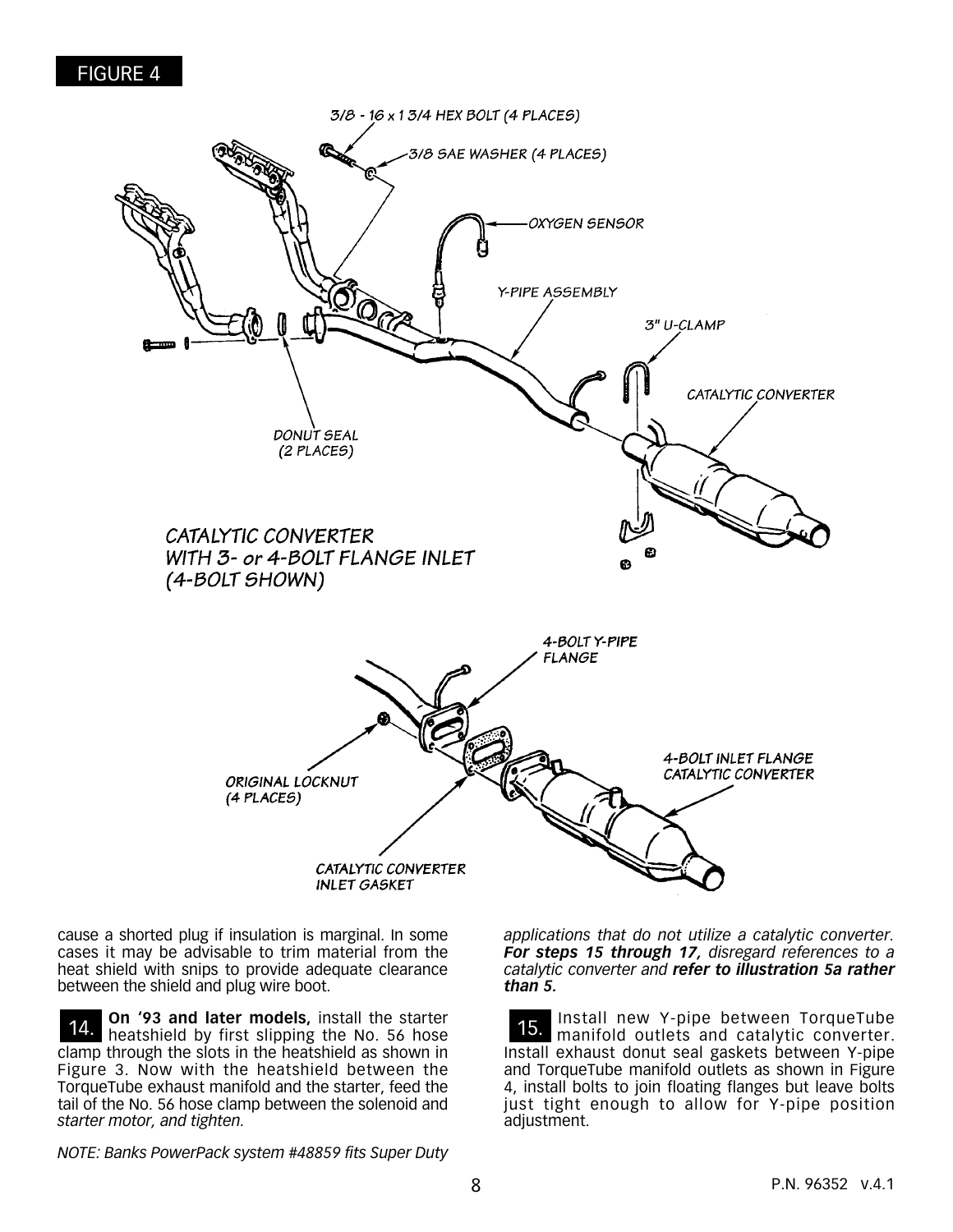### FIGURE 5

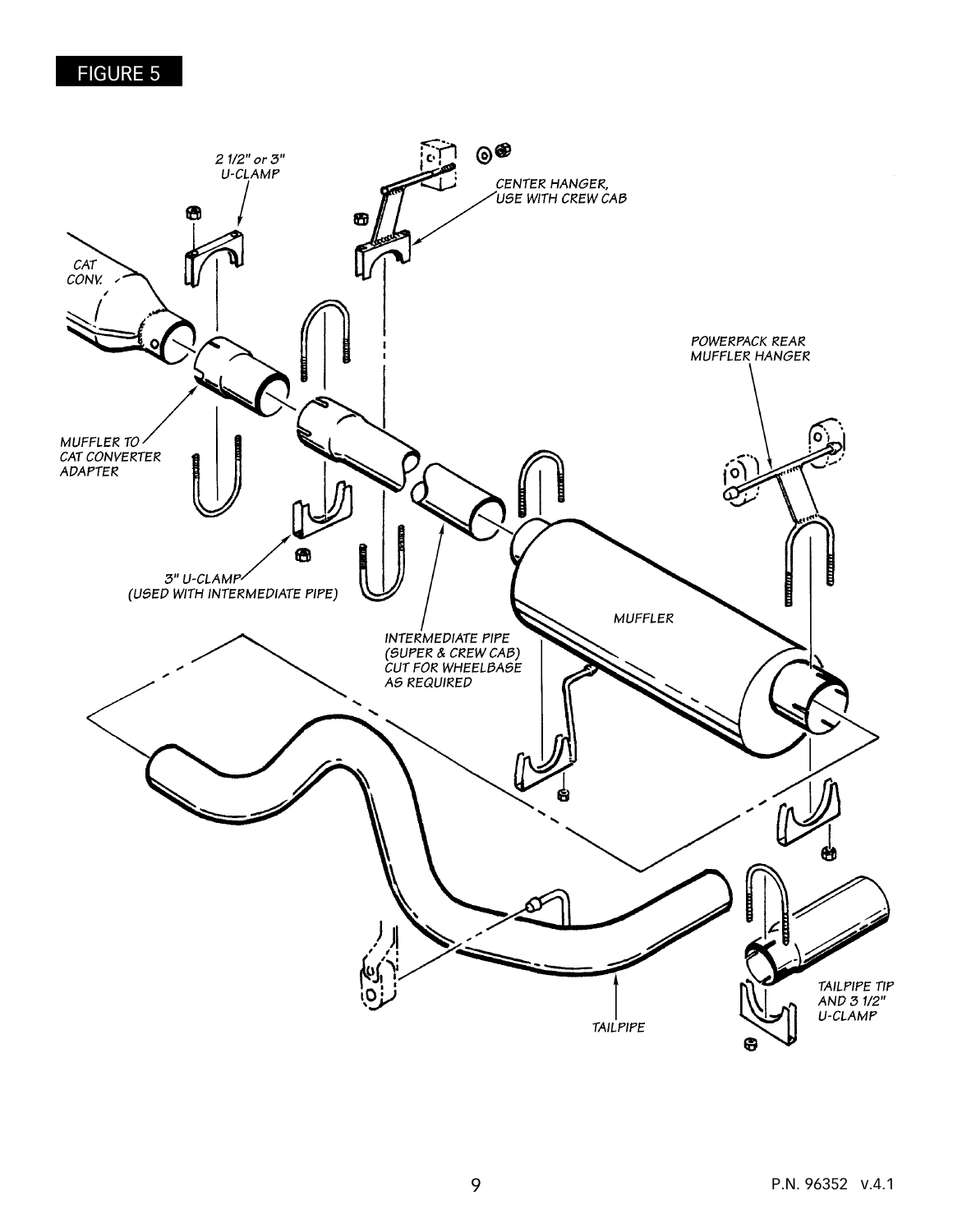

16. Reinstall oxygen sensor in Y-pipe and plug<br>16. Surveys agrees lood into vehicle wire loop. oxygen sensor lead into vehicle wire loom. Make sure oxygen sensor wiring is routed to prevent it from contacting hot exhaust piping. Use a small dab of anti-seize on the sensor threads only. **On 1996 and**  later California models, reinstall all three sensors, making sure that each one is installed in it's original location with the proper wire connected to it.

17. Install the catalytic converter on the Y-pipe assembly. On models with a 3" slip connection at the converter inlet, install 3" U-clamp, but leave clamp loose enough for adjustment. On models with a 4-bolt converter inlet flange, install new inlet gasket,

provided, then mount converter using original lock nuts. Reconnect air injection piping to catalytic converter using original hardware. **See Figure 4.**



18. Place the CARB E.O. decal under the hood in a place that will be visible to service personnel.

#### **For TorqueTube only installation, proceed to step 25.**

19. If the vehicle is a Standard Cab (not Super Cab or<br>Crow Cab) model, install a catalytic converter Crew Cab) model, install a catalytic-converter outlet adapter on the catalytic converter. Install a 3 x 3" adapter on converters with a 21 ⁄2" outlet. **See Figure 5**.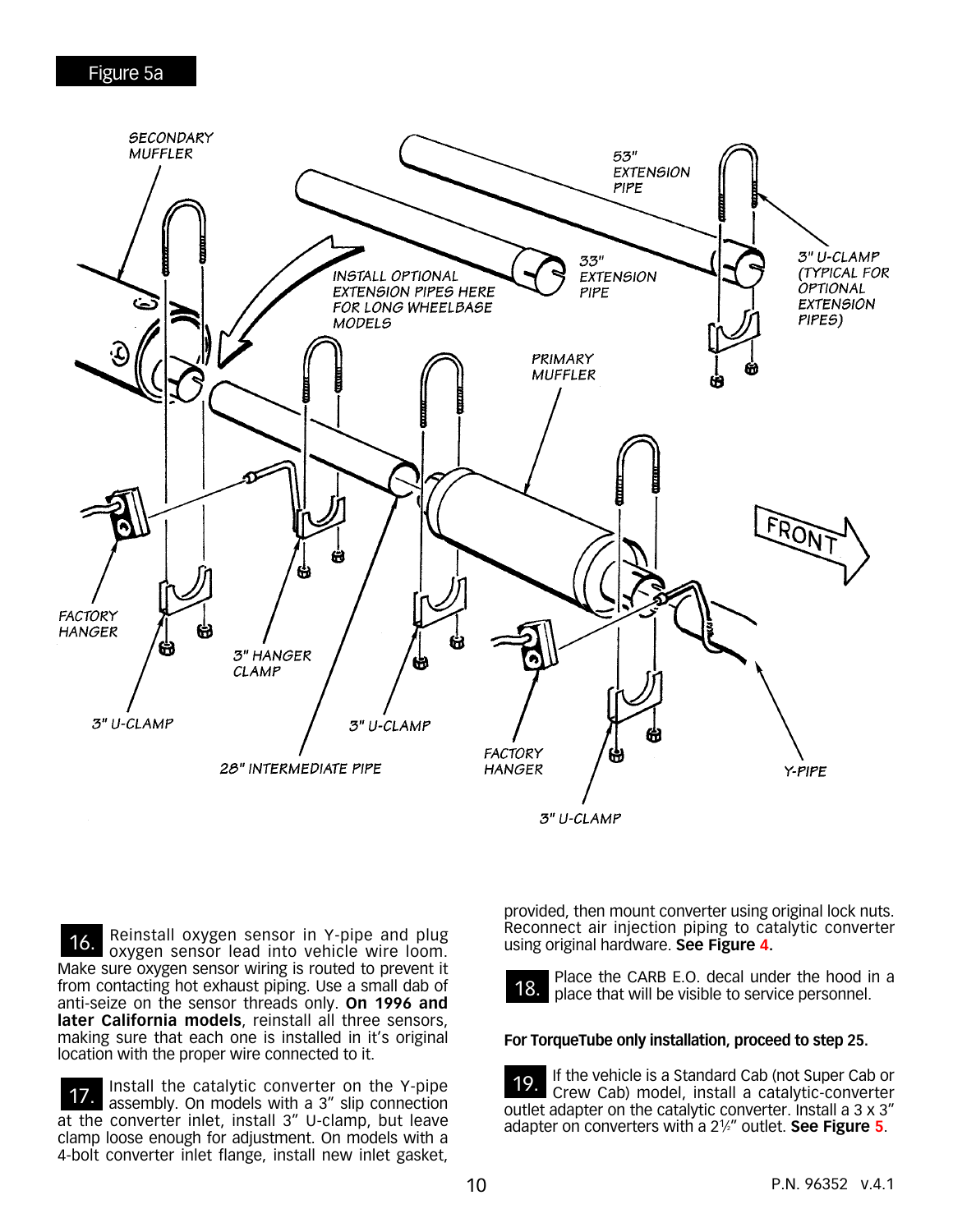20. If the vehicle is anything other than Standard Cab 133" wheelbase model, an extension pipe must be used between the catalytic converter and the muffler. Vehicle with catalytic converters having a  $2\frac{1}{2}$ " converter outlet will require the  $2\frac{1}{2}$  x 3" adapter and the extension pipe. Most applications require that the extension pipe be cut to a specific length. The following chart lists the extension pipe and adapter requirements for the various cab/chassis application.

| Cab/Chassis                           | Cat Conv.<br><b>Outlet Size</b> | Pipe/Adapter                                             | <b>Modification</b> |
|---------------------------------------|---------------------------------|----------------------------------------------------------|---------------------|
| Std. Cab/Long Bed<br>133" wheelbase   | 3" dia.                         | 3 x 3" Adapter                                           | None                |
| Std. Cab/Long Bed<br>133" wheelbase   |                                 | $2\frac{1}{2}$ " dia. $ 2\frac{1}{2} \times 3$ " Adapter | None                |
| Super Cab/Long Bed<br>155" wheelbase  | 3" dia.                         | Extension Pipe                                           | Cut off 13"         |
| Super Cab/Long Bed<br>155" wheelbase  | $2\frac{1}{2}$ dia.             | Extension Pipe/<br>$2\frac{1}{2}$ x 3" Adapter           | Cut off 16"         |
| Super Cab/Short Bed<br>139" wheelbase | 3" dia.                         | <b>Extension Pipe</b>                                    | Cut off 29"         |
| Crew Cab/Long Bed<br>168" wheelbase   | 3" dia.                         | <b>Extension Pipe</b>                                    | None                |
| Crew Cab/Long Bed<br>168" wheelbase   | $2\frac{1}{2}$ dia.             | Extension Pipe/<br>$2\frac{1}{2}$ x 3" Adapter           | Cut off 3"          |
| Crew Cab/Short Bed<br>152" wheelbase  | 3" dia.                         | <b>Extension Pipe</b>                                    | Cut off 16"         |

**21. Crew Cab models** use an additional hanger to **21. current** the center of the extension pipe A 3" support the center of the extension pipe. A 3" clamp/hanger is supplied with the 41" extension pipe. Install this hanger clamp into the factory rubber hanger to support the pipe. Do not tighten at this time.

22. Install Banks Dynaflow muffler onto the catalytic converter or intermediate pipe. Hang the muffler by the front and rear hanger clamps in the factory rubber hangers. Leave clamps loose enough for adjustment.

23. Install the Monster tailpipe over the axle and into it all the muffler outlet and original factory rubber hanger. Install stainless tip tailpipe and 3<sup>1/2"</sup> U-clamp.

24. Check the alignment of the muffler and tailpipe. Make sure tailpipe has adequate clearance to all chassis and suspension components  $(3/4)$ " minimum) to prevent rattles. When alignment looks good, tighten all clamps, including flanges at exhaust manifold donut seal connections.

25. Remove the plastic silencer from the engine air<br>25. Inter bosos between the air cleaner bousing and inlet hoses between the air cleaner housing and throttle body. Use a hacksaw to cut  $5/4$ " of hose from the small end of each of the hoses that went between the plastic silencer and air cleaner cover. Clean all rubber chips from inside the hoses after cutting.



 $27.$  Reinstall the modified silencer in the inlet air hoses.

# FIGURE 6



AIR SILENCER MODIFICATION

#### **For TorqueTube only installation, proceed to step 30.**

28. Replace the original paper element type air filter  $28.$  With the low restriction reusable Banks Bam-Air with the low restriction reusable Banks Ram-Air filter provided. Make sure the filter is seated in the housing. See the filter service section of these instructions for filter maintenance and care.

29. Install new Banks Ram-Air filter cover using four 6mm x 40mm metric hex bolts. Tighten bolts just enough for cover feet to contact housing base. Do not overtighten, as this can distort cover and base. Reinstall hoses and tighten clamps.

*NOTE: All 1996 and later California-Only systems (P.N. 48828, 48829, 48838, & 48839) reinstall factory air filter cover.*

30. Test drive the vehicle. Listen for any exhaust leaks and rattles. Correct leaks and rattles by tightening or repositioning exhaust piping as required. *NOTE: The exhaust system may smoke somewhat at first as the grease used in the tube-bending process burns off the pipes.*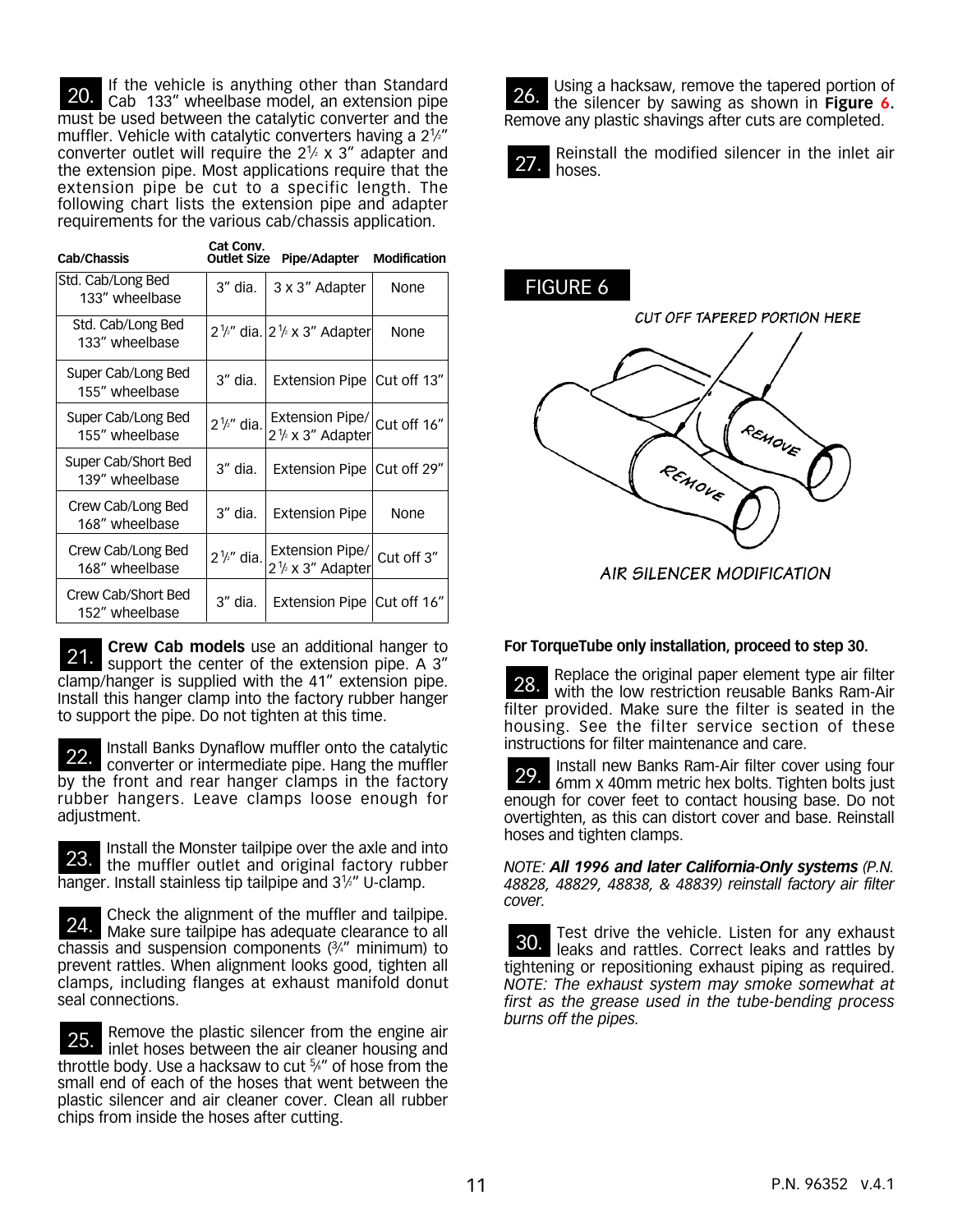# CLEANING AND OILING THE BANKS RAM-AIR FILTER

#### Notification

The Banks Ram-Air Filter comes pre-oiled and no oiling is necessary for initial installation.

Use Banks Ram-Air Filter cleaning system (part#90094), available from Gale Banks Engineering to service the Air Filter. Follow the instructions included with the cleaning system to clean and re-oil your Banks Ram-Air Filter.

#### **PRE-CLEANING**

Tap the element to dislodge any large embedded dirt, then gently brush with a soft bristle brush. NOTE: If complete cleaning is not practical at this time, reoil the element and reinstall in your vehicle. 1.



#### **SPRAY-ON CLEANING**

Spray air-filter cleaner liberally onto the entire element and let soak for 10 minutes. 2.

#### **PAN CLEANING**

Large air-filter elements can be rolled or soaked in a shallow pan of air-filter cleaner. Remove immediately and let soak for approximately 10 minutes.

#### **CLEANING HINTS**

Use only air-filter cleaner. NO gasoline cleaning, NO steam cleaning, NO caustic cleaning solutions, NO strong detergents, NO high-pressure car wash, NO parts cleaning solvents. Any of these NOs can cause harm to the cotton filter media plus SHRINK and HARDEN the rubber end caps. 3.

#### **RINSE OFF** 4.

Rinse off the element with low-pressure water. Tap water is okay. Always flush from the clean side to dirty side. This removes the dirt and does not drive it into the filter.



#### **DRYING HINTS** 5.

Always dry naturally. After rinsing, shake off all excess water and let the element dry naturally. DO NOT USE COMPRESSED AIR – DO NOT USE OPEN FLAME – DO NOT USE HEAT DRYERS!

EXCESS HEAT WILL SHRINK THE COTTON FILTER MEDIA. COMPRESSED AIR WILL BLOW HOLES IN THE ELEMENT.

### **AEROSOL OILING**

After cleaning air filter always reoil before using. Spray Banks Ram-Air filter oil down into each pleat with one pass per pleat. Wait 10 minutes and re-oil any white spots still showing. 6.



### **OILING HINTS**

Never use a Banks Ram-Air filter without oil (the filter will not stop the dirt without the oil). Use only Banks Ram-Air filter oil. Air-filter oil is a compound of mineral and animal oil blended with special polymers to form a very efficient tack barrier. Red dye is added to show just where you have applied the oil. Eventually the red color will fade but the oil will remain and filter the air. NEVER USE Automatic Transmission Fluid. NEVER USE Motor Oil. NEVER USE Diesel Fuel. NEVER USE WD40, LPS, or other light-weight oils. 7.

#### **REINSTALL**

Reinstall your Banks Ram-Air filter element with proper care. Make sure the element seats properly in the filter case. Install the cover making sure it's in the right position. Tighten all the nuts, bolts, screws or clips to factory specifications. 8.

#### **DO NOT DISCARD**

Affix the "Do Not Discard" sticker to the filter case (included with every Banks replacement element). Make sure you put the sticker in a highly visible place to alert your mechanic not to discard. 9.

#### **PERFORMANCE HINTS**

Service every 50-100,000 miles on street-driven applications. Service more often in offroad or heavy-dust conditions. If an air-filter restriction gauge is installed, then change the element when the air-filter restriction reaches 18"/H2O. 10.

**CAUTION!** Extremely fine dust from agriculture or offroad use will pull the oil from the element. Frequent reoiling of the element's clean side might be required. Completely service when practicable. For extra protection use an air-filter sealing grease on rubber ends of the element. Service only with air-filter cleaner and air-filter oil.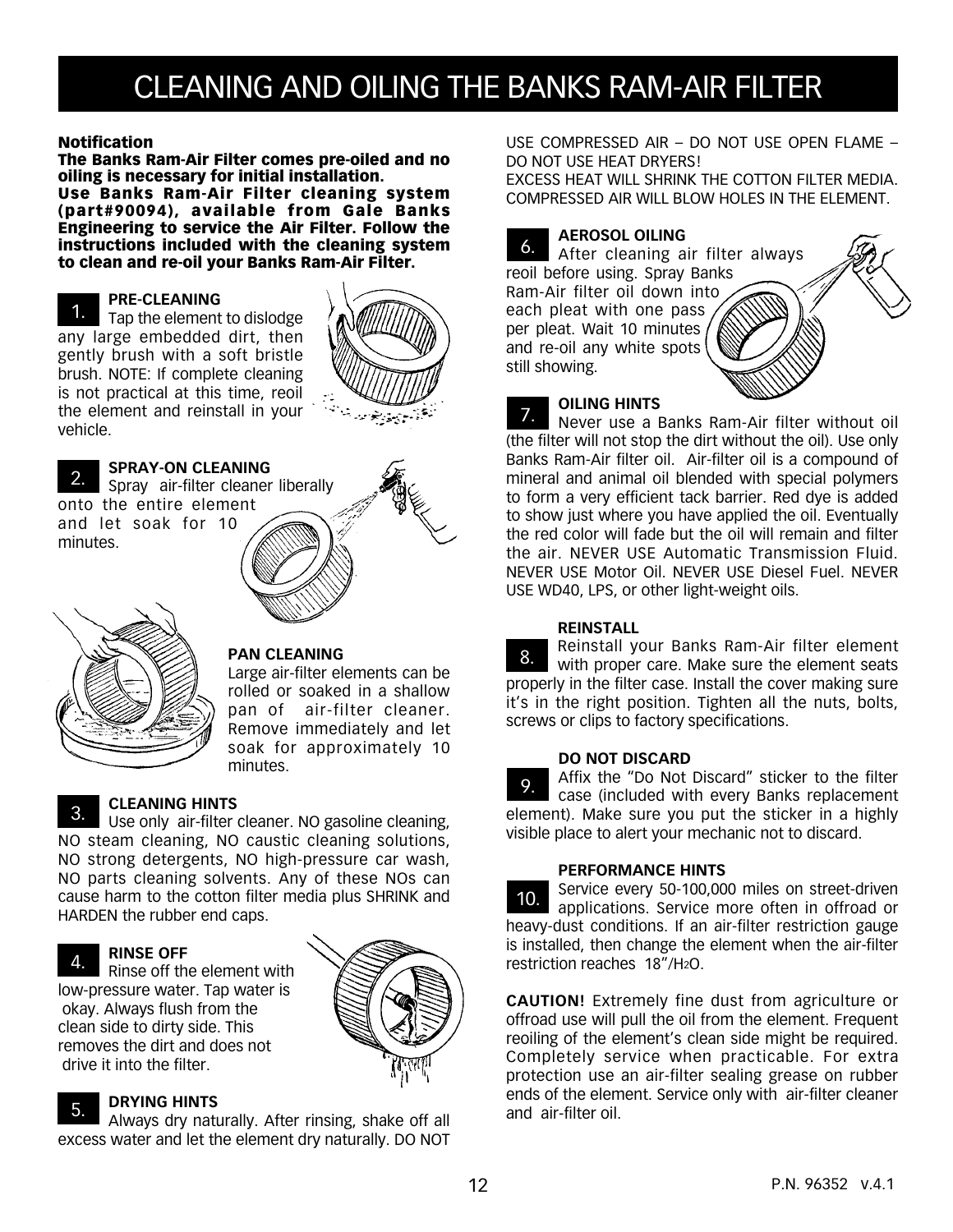### 1987-89 Pickups • C-6 Auto./Manual Trans. WITH MANIFOLD AIR INJECTION

| QTY.           | <b>DESCRIPTION</b>                                          | 48801<br>PART# | 48842<br>PART# | 48803<br>PART# |
|----------------|-------------------------------------------------------------|----------------|----------------|----------------|
|                | (Box 1)                                                     |                |                |                |
| 4              |                                                             |                | 91430          | 91430          |
| 3              |                                                             |                | 91251          | 91251          |
| 13             | BOLT, Manifold, 3/4" 16 x 11/4" 12 point 91952              |                | 91952          | 91952          |
| $\overline{c}$ | BOLT, Manifold, 3/4" 16 x 2" 12 point 91953                 |                | 91953          | 91953          |
| $\overline{2}$ | BOLT, Manifold, 3/4" 16 x 3" 12 point 91955                 |                | 91955          | 91955          |
| 1              | CARD, Product Registration  96392                           |                | 96392          | 96392          |
| 1              |                                                             |                | 96035          | 96035          |
| 1              |                                                             |                | 93180          | 93180          |
| 1              |                                                             |                | 93164          | 93164          |
| $\overline{2}$ | GASKET, Exhaust Outlet  93161                               |                | 93161          | 93161          |
| 1              |                                                             |                | 90045          | 90045          |
| 1              | MANIFOLD, Stainless TorqueTube™, Left. 51603                |                | 51603          | 51603          |
| 1              | MANIFOLD, Stainless TorqueTube, Right  51604                |                | 51604          | 51604          |
| 1              |                                                             |                | 52396          | 52396          |
| 1              |                                                             |                | 91213          | 91213          |
| 1              | OWNERS MANUAL 96352                                         |                | 96352          | 96352          |
| 1              | PIPE, "Y" Assembly, Stainless 51611                         |                | 51611          | 51611          |
| $\overline{c}$ | PLAQUE, Banks PowerPack96008                                |                | 96008          | 96008          |
| $\overline{c}$ | SPACER, Exhaust Manifold Bolt, 3/8 X 5/8" 26096             |                | 26096          | 26096          |
| $\overline{2}$ | SPACER, Exhaust Manifold Bolt, 3/8 x 13/4" 35295            |                | 35295          | 35295          |
| 1              |                                                             |                | 96363          | 96363          |
| 4              |                                                             |                | 91205          | 91205          |
| 1              |                                                             |                | 91202          | 91202          |
| 10             |                                                             |                | 91402          | 91402          |
|                |                                                             |                |                |                |
|                | (Box 2)                                                     |                |                |                |
| 1              | ADAPTER, Cat. Conv. to Muffler 52601                        |                | 52601          |                |
| 4              |                                                             |                | 91760          |                |
| 1              |                                                             |                | 52461          |                |
| 1              |                                                             |                | 52465          |                |
| 1              |                                                             |                | 52467          |                |
| 1              |                                                             |                | 52288          |                |
| 1              |                                                             |                | 52696          |                |
| 1              | COVER, Banks Ram-Air <sup>™</sup> Filter 42520              |                | 42520          |                |
| 1              | DECAL, Carb. "Rep. Part"  96024                             |                | 96024          |                |
| 1              | FILTER ELEMENT, Banks Ram-Air  41508                        |                | 41508          |                |
| 1              | MUFFLER, Dynaflow™, Stainless w/Heatshield 52405            |                | 52405          |                |
| 1              | OWNERS MANUAL 96346                                         |                | 96346          |                |
| 1              |                                                             |                | 52290          |                |
| 1              | PIPE, Monster™ Tailpipe, Stainless, 3 <sup>1/2"</sup> 52683 |                | 52683          |                |
| 1              | TIP, Polished Stainless, 4" 52281                           |                | 52281          |                |
| 1              |                                                             |                | 90094          |                |
| 1              |                                                             |                | 96362          |                |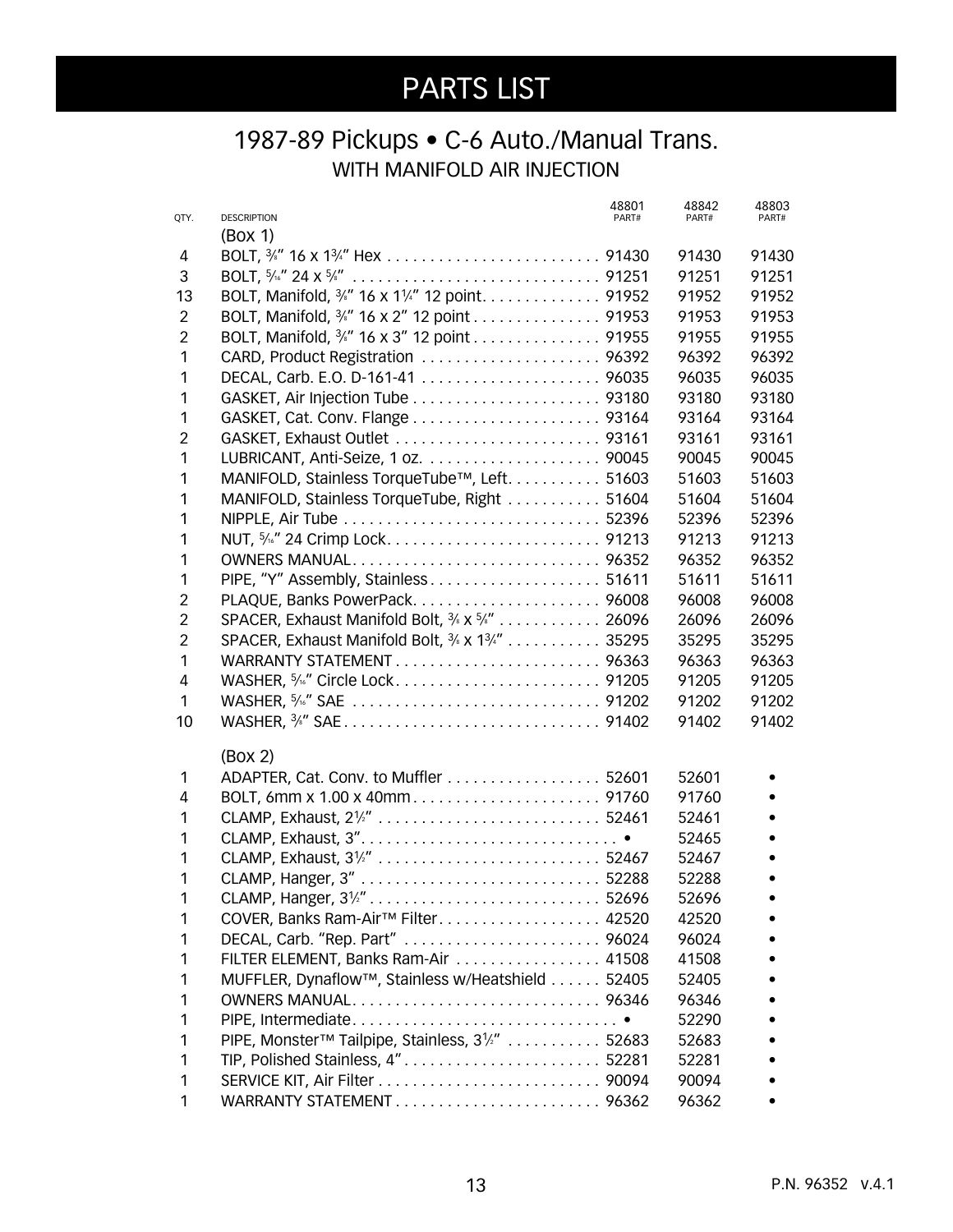### 1989-93 Pickups • Manual Trans. WITH 4-BOLT FLANGE CAT. INLET • WITHOUT MANIFOLD AIR INJECTION

|                | <b>DESCRIPTION</b>                                                                    | 48804<br>PART# | 48844<br>PART# | 48814<br>PART# |
|----------------|---------------------------------------------------------------------------------------|----------------|----------------|----------------|
| QTY.           | (Box 1)                                                                               |                |                |                |
| 4              |                                                                                       |                | 91430          | 91430          |
| 1              |                                                                                       |                | 91251          | 91251          |
| 13             | BOLT, Manifold, <sup>3</sup> / <sub>8</sub> " 16 x 1 <sup>1</sup> /4" 12 point. 91952 |                | 91952          | 91952          |
| $\overline{2}$ | BOLT, Manifold, 3/4" 16 x 2" 12 point 91953                                           |                | 91953          | 91953          |
| $\overline{2}$ | BOLT, Manifold, 3/4" 16 x 3" 12 point 91955                                           |                | 91955          | 91955          |
| 1              | CARD, Product Registration 96392                                                      |                | 96392          | 96392          |
| 1              | DECAL, Carb. E.O. D-161-41 96035                                                      |                | 96035          | 96035          |
| $\overline{2}$ |                                                                                       |                | 93164          | 93164          |
| $\overline{2}$ | GASKET, Exhaust Outlet 93161                                                          |                | 93161          | 93161          |
| 1              | LUBRICANT, Anti-Seize, 1 oz. 90045                                                    |                | 90045          | 90045          |
| 1              | MANIFOLD, Stainless TorqueTube™, Left. 51606                                          |                | 51606          | 51606          |
| 1              | MANIFOLD, Stainless TorqueTube, Right 51602                                           |                | 51602          | 51602          |
| 1              |                                                                                       |                | 91213          | 91213          |
| 1              | OWNERS MANUAL96352                                                                    |                | 96352          | 96352          |
| 1              | PIPE, "Y" Assembly, Stainless 51620                                                   |                | 51620          | 51620          |
| $\overline{2}$ | PLAQUE, Banks PowerPack96008                                                          |                | 96008          | 96008          |
| $\overline{2}$ | SPACER, Exhaust Manifold Bolt, $\frac{3}{8}$ x $\frac{5}{8}$ " 26096                  |                | 26096          | 26096          |
| $\overline{2}$ | SPACER, Exhaust Manifold Bolt, 3/8 x 13/4" 35295                                      |                | 35295          | 35295          |
| 1              | WARRANTY STATEMENT96363                                                               |                | 96363          | 96363          |
| 1              | WASHER, 5/6" SAE 91202                                                                |                | 91202          | 91202          |
| 10             |                                                                                       |                | 91402          | 91402          |
|                |                                                                                       |                |                |                |
|                | (Box 2)                                                                               |                |                |                |
| 1              | ADAPTER, Cat. Conv. to Muffler 52601                                                  |                | 52601<br>91760 |                |
| 4<br>1         | BOLT, 6mm x 1.00 x 40mm91760<br>CLAMP, Exhaust, 2 <sup>1/2"</sup> 52461               |                | 52461          |                |
| 1              | CLAMP, Exhaust, 3"                                                                    |                | 52465          |                |
| 1              | CLAMP, Exhaust, 3 <sup>1/2"</sup> 52467                                               |                | 52467          |                |
| 1              |                                                                                       |                | 52288          |                |
| 1              |                                                                                       |                | 52696          |                |
| 1              | COVER, Banks Ram-Air <sup>™</sup> Filter42520                                         |                | 42520          |                |
| 1              | DECAL, Carb. "Rep. Part" 96024                                                        |                | 96024          |                |
| 1              | FILTER ELEMENT, Banks Ram-Air Filter41508                                             |                | 41508          |                |
| 1              | MUFFLER, Dynaflow™, Stainless w/Heatshield 52405                                      |                | 52405          |                |
| 1              | OWNERS MANUAL96346                                                                    |                | 96346          |                |
| 1              | TIP, Polished Stainless, 4"52281                                                      |                | 52281          |                |
| 1              |                                                                                       |                | 52290          |                |
| 1              | PIPE, Monster™ Tailpipe, Stainless, 31/2" 52683                                       |                | 52683          |                |
| 1              |                                                                                       |                | 90094          |                |
| 1              | WARRANTY STATEMENT96362                                                               |                | 96362          |                |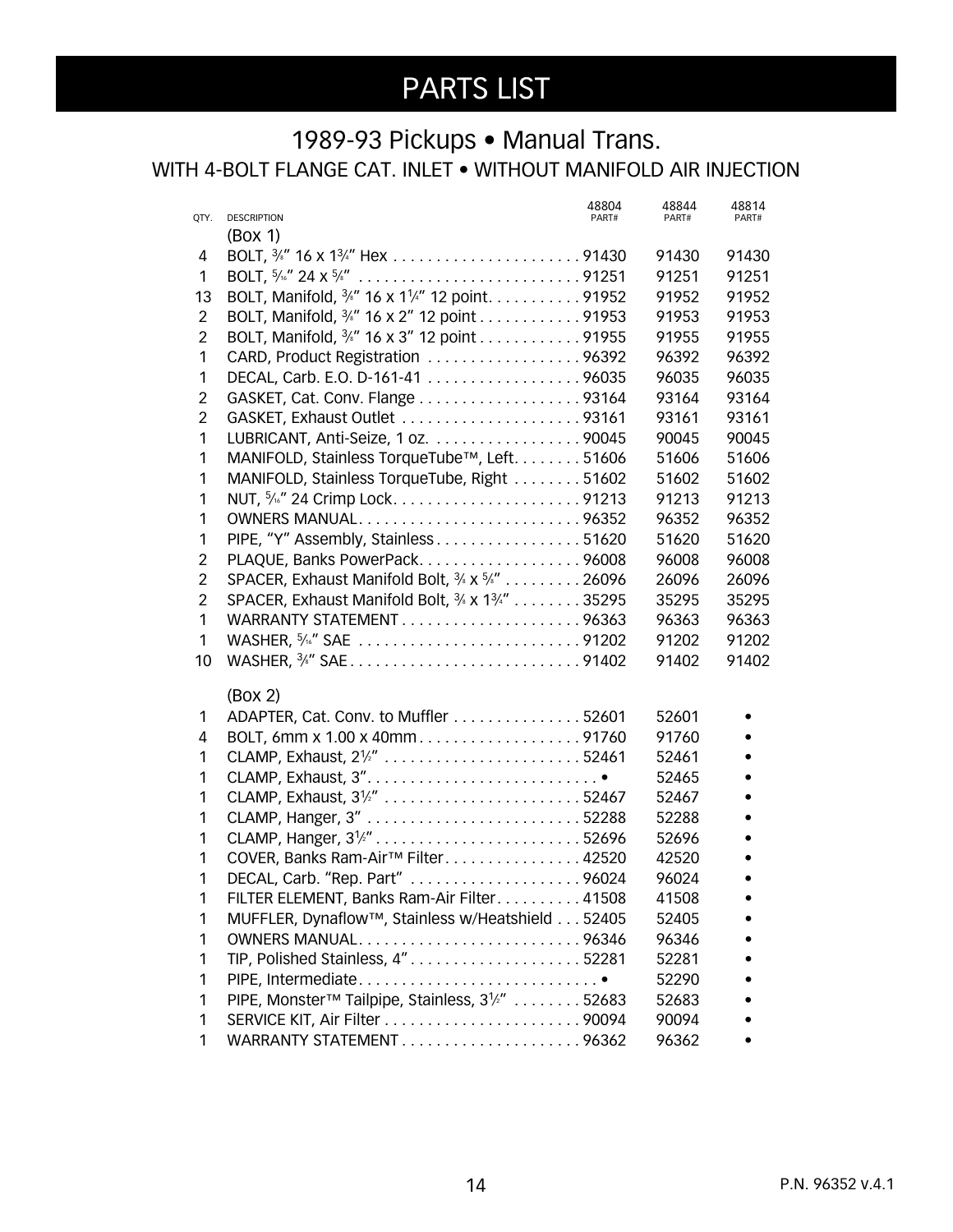### 1989-93 Pickups • C-6 Auto

WITH 4-BOLT FLANGE CAT. INLET • WITHOUT MANIFOLD AIR INJECTION

| QTY.           | 48824<br><b>DESCRIPTION</b><br>PART#             | 48843<br>PART# | 48826<br>PART# |
|----------------|--------------------------------------------------|----------------|----------------|
|                | (Box 1)                                          |                |                |
| 4              |                                                  | 91430          | 91430          |
| 3              |                                                  | 91251          | 91251          |
| 13             | BOLT, Manifold, 3/4" 16 x 11/4" 12 point. 91952  | 91952          | 91952          |
| $\overline{2}$ | BOLT, Manifold, 3/4" 16 x 2" 12 point 91953      | 91953          | 91953          |
| $\overline{2}$ | BOLT, Manifold, 3/4" 16 x 3" 12 point 91955      | 91955          | 91955          |
| 1              | CARD, Product Registration  96392                | 96392          | 96392          |
| 1              | DECAL, Carb. E.O. D-161-41  96035                | 96035          | 96035          |
| 1              | GASKET, Air Injection Tube 93180                 | 93180          | 93180          |
| 1              | GASKET, Cat. Conv. Flange 93164                  | 93164          | 93164          |
| $\overline{2}$ | GASKET, Exhaust Outlet  93161                    | 93161          | 93161          |
| 1              | LUBRICANT, Anti-Seize, 1 oz. 90045               | 90045          | 90045          |
| 1              | MANIFOLD, Stainless TorqueTube™, Left. 51601     | 51601          | 51601          |
| 1              | MANIFOLD, Stainless TorqueTube, Right  51602     | 51602          | 51602          |
| 1              |                                                  | 91213          | 91213          |
| 1              | OWNERS MANUAL 96352                              | 96352          | 96352          |
| 1              | PIPE, "Y" Assembly, Stainless 51611              | 51611          | 51611          |
| $\overline{2}$ | PLAQUE, Banks PowerPack 96008                    | 96008          | 96008          |
| $\overline{c}$ | SPACER, Exhaust Manifold Bolt, 3/8 X 5/8" 26096  | 26096          | 26096          |
| $\overline{2}$ | SPACER, Exhaust Manifold Bolt, 3/8 x 13/4" 35295 | 35295          | 35295          |
| 1              |                                                  | 96363          | 96363          |
| 4              |                                                  | 91205          | 91205          |
| 1              |                                                  | 91202          | 91202          |
| 10             |                                                  | 91402          | 91402          |
|                |                                                  |                |                |
|                | (Box 2)                                          |                |                |
| 1              | ADAPTER, Cat. Conv. to Muffler 52601             | 52601          |                |
| 4              |                                                  | 91760<br>52461 |                |
| 1<br>1         |                                                  | 52465          |                |
| 1              | CLAMP, Exhaust, 3 <sup>1/2"</sup> 52467          | 52467          |                |
| 1              |                                                  | 52288          |                |
| 1              |                                                  | 52696          |                |
| 1              | COVER, Banks Ram-Air <sup>™</sup> Filter. 42520  | 42520          |                |
| 1              | DECAL, Carb. "Rep. Part"  96024                  | 96024          |                |
| 1              | FILTER ELEMENT, Banks Ram-Air  41508             | 41508          |                |
| 1              | MUFFLER, Dynaflow™, Stainless w/Heatshield 52405 | 52405          |                |
| 1              | OWNERS MANUAL 96346                              | 96346          |                |
| 1              |                                                  | 52290          |                |
| 1              | PIPE, Monster™ Tailpipe, Stainless, 31/2"  52683 | 52683          |                |
| 1              | TIP, Polished Stainless, 4" 52281                | 52281          |                |
| 1              |                                                  | 90094          |                |
| 1              |                                                  | 96362          |                |
|                |                                                  |                |                |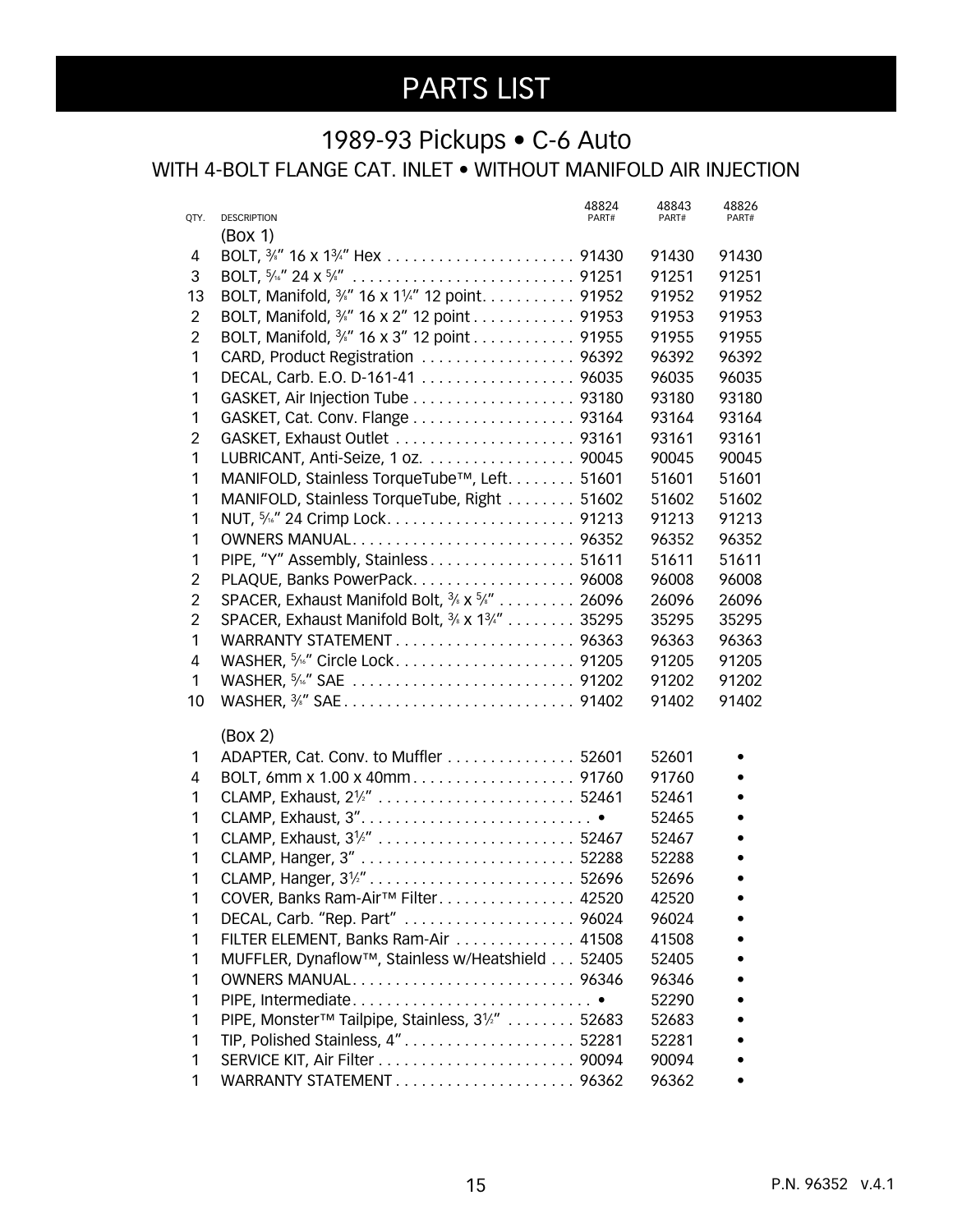### 1989-93 Pickups • E40D Auto Trans. WITH 4-BOLT FLANGE CAT. INLET • WITHOUT MANIFOLD AIR INJECTION

|                |                                                                                                        | 48807 | 48845          | 48809 |
|----------------|--------------------------------------------------------------------------------------------------------|-------|----------------|-------|
| QTY.           | <b>DESCRIPTION</b>                                                                                     | PART# | PART#          | PART# |
| 4              | (Box 1)                                                                                                |       |                | 91430 |
| 1              |                                                                                                        |       | 91430<br>91251 | 91251 |
| 13             | BOLT, Manifold, 3/4" 16 x 11/4" 12 point. 91952                                                        |       | 91952          | 91952 |
| $\overline{c}$ |                                                                                                        |       | 91953          | 91953 |
| $\overline{2}$ | BOLT, Manifold, <sup>3</sup> /4" 16 x 2" 12 point 91953<br>BOLT, Manifold, 3/4" 16 x 3" 12 point 91955 |       | 91955          | 91955 |
| 1              | CARD, Product Registration 96392                                                                       |       | 96392          | 96392 |
| 1              | DECAL, Carb. E.O. D-161-41 96035                                                                       |       | 96035          | 96035 |
| 1              | GASKET, Cat. Conv. Flange 93164                                                                        |       | 93164          | 93164 |
| $\overline{2}$ | GASKET, Exhaust Outlet 93161                                                                           |       | 93161          | 93161 |
| 1              | LUBRICANT, Anti-Seize, 1 oz. 90045                                                                     |       | 90045          | 90045 |
| 1              | MANIFOLD, Stainless TorqueTube™, Left. 51601                                                           |       | 51601          | 51601 |
| 1              | MANIFOLD, Stainless TorqueTube, Right 51602                                                            |       | 51602          | 51602 |
| 1              |                                                                                                        |       | 91213          | 91213 |
| 1              | OWNERS MANUAL96352                                                                                     |       | 96352          | 96352 |
| 1              | PIPE, "Y" Assembly, Stainless51613                                                                     |       | 51613          | 51613 |
| $\overline{c}$ | PLAQUE, Banks PowerPack96008                                                                           |       | 96008          | 96008 |
| $\overline{c}$ | SPACER, Exhaust Manifold Bolt, 3/8 x 5/8" 26096                                                        |       | 26096          | 26096 |
| $\overline{2}$ | SPACER, Exhaust Manifold Bolt, 3/8 x 13/4" 35295                                                       |       | 35295          | 35295 |
| 1              | WARRANTY STATEMENT96363                                                                                |       | 96363          | 96363 |
| 1              | WASHER, 5/6" SAE 91202                                                                                 |       | 91202          | 91202 |
| 10             |                                                                                                        |       | 91402          | 91402 |
|                |                                                                                                        |       |                |       |
|                | (Box 2)                                                                                                |       |                |       |
| 1              | ADAPTER, Cat. Conv. to Muffler 52601                                                                   |       | 52601          |       |
| 4              | BOLT, 6mm x 1.00 x 40mm91760                                                                           |       | 91760          |       |
| 1              |                                                                                                        |       | 52461          |       |
| 1              | CLAMP, Exhaust, 3"                                                                                     |       | 52465          |       |
| 1              | CLAMP, Exhaust, 3 <sup>1/2"</sup> 52467                                                                |       | 52467          |       |
| 1              |                                                                                                        |       | 52288          |       |
| 1              |                                                                                                        |       | 52696          |       |
| 1              | COVER, Banks Ram-Air <sup>™</sup> Filter42520                                                          |       | 42520          |       |
| 1              | DECAL, Carb. "Rep. Part" 96024                                                                         |       | 96024          |       |
| 1              | FILTER ELEMENT, Banks Ram-Air 41508                                                                    |       | 41508          |       |
| 1              | MUFFLER, Dynaflow™, Stainless w/Heatshield 52405                                                       |       | 52405          |       |
| 1              | OWNERS MANUAL96346                                                                                     |       | 96346          |       |
| 1              | PIPE, Intermediate                                                                                     |       | 52290          |       |
| 1              | PIPE, Monster™ Tailpipe, Stainless, 31/2" 52683                                                        |       | 52683          |       |
| 1              | TIP, Polished Stainless, 4"52281                                                                       |       | 52281          |       |
| 1              |                                                                                                        |       | 90094          |       |
| 1              |                                                                                                        |       | 96362          |       |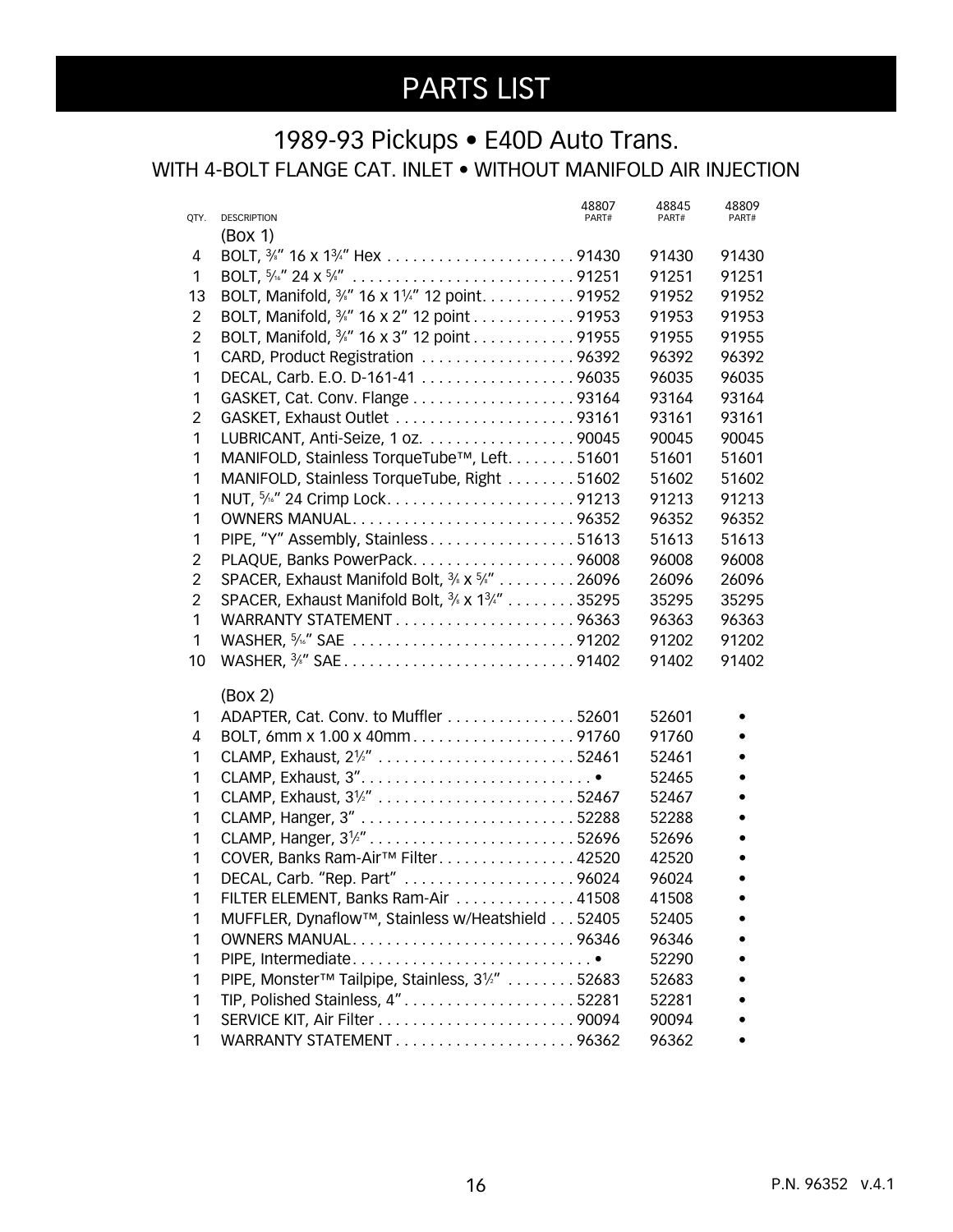### 1993 and Later Pickups (1996 and Later Excludes CA.) WITH 3-INCH ROUND CAT. INLET . WITH MANIFOLD AIR INJECTION

|      |                                                             |       | <b>MANUAL TRANS.</b> |       |           | <b>E40D AUTO TRANS.</b> |             |           | C-6 AUTO TRANS.   |       |
|------|-------------------------------------------------------------|-------|----------------------|-------|-----------|-------------------------|-------------|-----------|-------------------|-------|
|      |                                                             | 48815 | 48817                | 48846 | 48810     | 48812                   | 48847       | 48848     | 48849             | 48850 |
| QTY. | <b>DESCRIPTION</b>                                          | PART# | PART#                | PART# | PART#     | PART#                   | PART#       | PART#     | PART#             | PART# |
|      | (Box 1)                                                     |       |                      |       |           |                         |             |           |                   |       |
| 4    | BOLT, 3/4" 16 x 13/4" Hex 91430 91430 91430                 |       |                      |       | 91430     | 91430 91430             |             |           | 91430 91430 91430 |       |
| 3    |                                                             |       | 91251 91251          |       | 91251     | 91251 91251             |             |           | 91251 91251       | 91251 |
| 13   | BOLT, Manifold, 3/4" 16 x 11/4" 12 point. 91952 91952 91952 |       |                      |       | 91952     | 91952 91952             |             |           | 91952 91952 91952 |       |
| 2    | BOLT, Manifold, <sup>3/4"</sup> 16 x 2" 12 point 91953      |       | 91953 91953          |       | 91953     |                         | 91953 91953 |           | 91953 91953 91953 |       |
| 2    | BOLT, Manifold, 3/4" 16 x 3" 12 point 91955                 |       | 91955 91955          |       | 91955     |                         | 91955 91955 |           | 91955 91955 91955 |       |
| 1    | CARD, Product Registration 96392 96392 96392                |       |                      |       | 96392     | 96392 96392             |             |           | 96392 96392 96392 |       |
| 1    | DECAL, Carb. E.O. D-161-41 96035                            |       | 96035 96035          |       | 96035     |                         | 96035 96035 |           | 96035 96035 96035 |       |
| 1    | GASKET, Air Injection Tube 93180                            |       | 93180 93180          |       | 93180     |                         | 93180 93180 |           | 93180 93180       | 93180 |
| 2    | GASKET, Exhaust Outlet 93161                                |       | 93161 93161          |       | 93161     | 93161 93161             |             |           | 93161 93161 93161 |       |
| 1    | LUBRICANT, Anti-Seize, 1 oz. 90045                          |       | 90045                | 90045 | 90045     |                         | 90045 90045 |           | 90045 90045 90045 |       |
| 1    | MANIFOLD, Stainless TorqueTube™, Left51605                  |       | 51605                | 51605 | 51603     |                         | 51603 51603 |           | 51603 51603       | 51603 |
| 1    | MANIFOLD, Stainless TorqueTube, Right 51604 51604 51604     |       |                      |       | 51604     | 51604 51604             |             |           | 51604 51604 51604 |       |
| 1    | NUT, 5%" 24 Crimp Lock91213                                 |       | 91213 91213          |       | 91213     | 91213 91213             |             |           | 91213 91213 91213 |       |
| 1    | OWNERS MANUAL96352                                          |       | 96352 96352          |       | 96352     |                         | 96352 96352 |           | 96352 96352 96352 |       |
| 1    | PIPE, "Y" Assembly, Stainless 51617                         |       | 51617 51617          |       | 51614     |                         | 51614 51614 |           | 51618 51618       | 51618 |
| 2    | PLAQUE, Banks PowerPack96008                                |       | 96008                | 96008 | 96008     |                         | 96008 96008 |           | 96008 96008 96008 |       |
| 2    | SPACER, Exhaust Manifold Bolt, 3/8 x 5/8". 26096            |       | 26096 26096          |       |           |                         | 26096 26096 |           |                   |       |
|      |                                                             |       |                      |       | 26096     |                         |             |           | 26096 26096 26096 |       |
| 2    | SPACER, Exhaust Manifold Bolt, 3/8 x 13/4" 35295            |       | 35295 35295          |       | 35295     |                         | 35295 35295 |           | 35295 35295 35295 |       |
| 1    | WARRANTY STATEMENT 96363                                    |       | 96363 96363          |       | 96363     | 96363 96363             |             |           | 96363 96363 96363 |       |
| 4    | WASHER, 5/16" Circle Lock91205                              |       | 91205 91205          |       | 91205     |                         | 91205 91205 |           | 91205 91205 91205 |       |
| 1    | WASHER, 5/6" SAE 91202 91202 91202                          |       |                      |       | 91202     | 91202 91202             |             |           | 91202 91202 91202 |       |
| 10   | WASHER, 3/4" SAE 91402 91402 91402                          |       |                      |       | 91402     | 91402 91402             |             |           | 91402 91402 91402 |       |
|      |                                                             |       |                      |       |           |                         |             |           |                   |       |
|      | (Box 2)                                                     |       |                      |       |           |                         |             |           |                   |       |
| 1    | ADAPTER, Cat. Conv. to Muffler 52604                        |       | $\bullet$            | 52604 | 52604     | $\bullet$               | 52604       | 52604     | $\bullet$         | 52604 |
| 4    | BOLT, 6mm x 1.00 x 40mm91760                                |       | $\bullet$            | 91760 | 91760     | $\bullet$               | 91760       | 91760     | $\bullet$         | 91760 |
| 1    | CLAMP, Exhaust, 3". 52465                                   |       | $\bullet$            | 52465 | 52465     | $\bullet$               | 52465       | 52465     | $\bullet$         | 52465 |
| 1    | CLAMP, Exhaust, 3 <sup>1/2"</sup> 52467                     |       | $\bullet$            | 52467 | 52467     | $\bullet$               | 52467       | 52467     | $\bullet$         | 52467 |
| 1    | CLAMP, Hanger, 3" 52288                                     |       | $\bullet$            | 52288 | 52288     | $\bullet$               | 52288       | 52288     | $\bullet$         | 52288 |
| 1    | CLAMP, Hanger, 3" w/Rod                                     |       | $\bullet$            | 52289 |           | $\bullet$               | 52289       |           | $\bullet$         | 52289 |
| 1    | CLAMP, Hanger, 3 <sup>1/2"</sup> 52696                      |       | $\bullet$            | 52696 | 52696     | $\bullet$               | 52696       | 52696     | $\bullet$         | 52696 |
| 1.   | CLAMP, Hanger, Rear                                         |       |                      | 52689 |           |                         | 52689       | 52689     |                   | 52689 |
| 1    | COVER, Banks Ram-Air <sup>™</sup> Filter. 42520             |       | $\bullet$            | 42520 | 42520     | $\bullet$               | 42520       | 42520     | $\bullet$         | 42520 |
| 1    | DECAL, Carb. "Rep. Part" 96024                              |       |                      | 96024 | 96024     | ٠                       | 96024       | 96024     | $\bullet$         | 96024 |
| 1    | FILTER ELEMENT, Banks Ram-Air 41508                         |       |                      | 41508 | 41508     | ٠                       | 41508       | 41508     | $\bullet$         | 41508 |
| 1    | MUFFLER, Dynaflow™, Stainless w/Heatshield. 52405           |       |                      | 52405 | 52405     |                         | 52405       | 52405     | $\bullet$         | 52405 |
| 1    |                                                             |       |                      | 91416 |           | $\bullet$               | 91416       | 91416     | $\bullet$         | 91416 |
| 1    | OWNERS MANUAL96346                                          |       | ٠                    | 96346 | 96346     | $\bullet$               | 96346       | 96346     | $\bullet$         | 96346 |
| 1    | PIPE, Intermediate                                          |       | $\bullet$            | 52290 | $\bullet$ | $\bullet$               | 52290       | $\bullet$ | $\bullet$         | 52290 |
| 1    | PIPE, Monster™ Tailpipe, Stainless, 31/2" 52683             |       |                      | 52683 | 52683     |                         | 52683       | 52683     | $\bullet$         | 52683 |
| 1    | TIP, Polished Stainless, 4"52281                            |       |                      | 52281 | 52281     | ٠                       | 52281       | 52281     | $\bullet$         | 52281 |
|      |                                                             |       | ٠                    | 90094 |           |                         |             |           |                   |       |
| 1    | SERVICE KIT, Air Filter 90094                               |       |                      |       | 90094     |                         | 90094       | 90094     | $\bullet$         | 90094 |
| 1    | WARRANTY STATEMENT                                          |       |                      | 96362 |           |                         | 96362       |           | $\bullet$         | 96362 |
| 1    |                                                             |       |                      | 91402 | $\bullet$ | $\bullet$               | 91402       | 91402     | $\bullet$         | 91402 |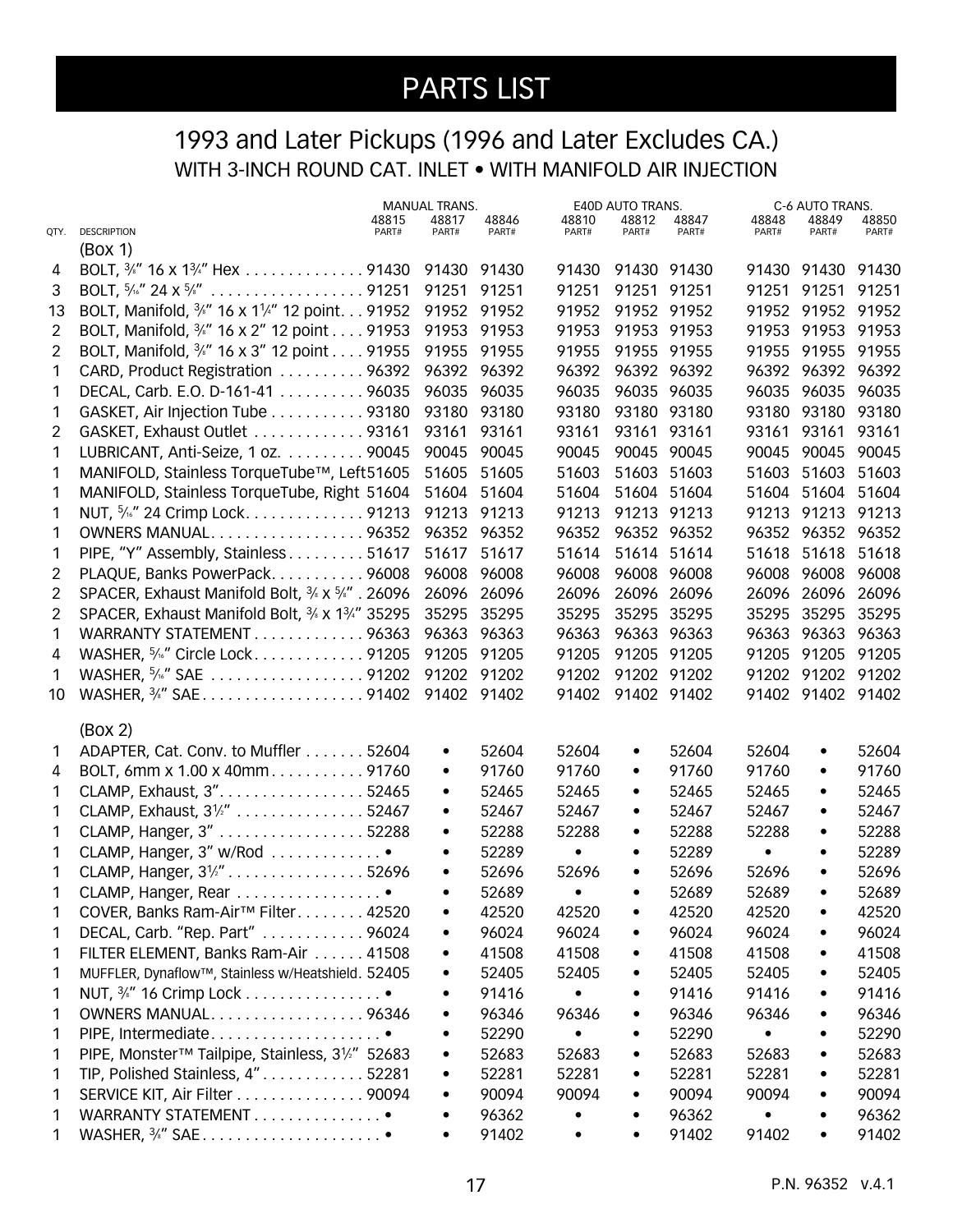### 1996 and Later Pickups (California Only) WITH 3-INCH FLANGE CAT. INLET • WITHOUT MANIFOLD AIR INJECTION

|                |                                                              |                | <b>MANUAL TRANSMISSION</b> |                | <b>E40D AUTO TRANSMISSION</b> |                   |                |
|----------------|--------------------------------------------------------------|----------------|----------------------------|----------------|-------------------------------|-------------------|----------------|
|                | QTY. DESCRIPTION                                             | 48839<br>PART# | 48828<br>PART#             | 48841<br>PART# | 48829<br>PART#                | 48838<br>PART#    | 48827<br>PART# |
|                | (Box 1)                                                      |                |                            |                |                               |                   |                |
| 4              |                                                              |                |                            |                |                               | 91430 91430 91430 |                |
| 1              |                                                              |                |                            |                | 91251                         | 91251 91251       |                |
| 13             | BOLT, Manifold, 3/4" 16 x 11/4" 12 point. 91952 91952 91952  |                |                            |                |                               | 91952 91952 91952 |                |
| $\overline{2}$ | BOLT, Manifold, 3/4" 16 x 2" 12 point 91953 91953 91953      |                |                            |                |                               | 91953 91953 91953 |                |
| $\overline{2}$ | BOLT, Manifold, 3/4" 16 x 3" 12 point 91955 91955 91955      |                |                            |                |                               | 91955 91955 91955 |                |
| 1              | CARD, Product Registration 96392 96392 96392                 |                |                            |                |                               | 96392 96392 96392 |                |
| 1              |                                                              |                |                            |                |                               | 96049 96049 96049 |                |
| 1              |                                                              |                |                            |                |                               | 93164 93164 93164 |                |
| $\overline{2}$ |                                                              |                |                            |                | 93161                         | 93161 93161       |                |
| 1              |                                                              |                |                            | 90045          | 90045                         | 90045 90045       |                |
| 1              | MANIFOLD, Stainless TorqueTube™, Left. 51601 51601           |                |                            | 51601          | 51601                         | 51601 51601       |                |
| 1              | MANIFOLD, Stainless TorqueTube, Right 51602 51602 51602      |                |                            |                | 51602                         | 51602 51602       |                |
| 1              |                                                              |                |                            |                |                               | 91213 91213 91213 |                |
| 1              | OWNERS MANUAL96352 96352 96352                               |                |                            |                |                               | 96352 96352 96352 |                |
| 1              |                                                              |                |                            | 51613          | 51619                         | 51619 51619       |                |
| $\overline{c}$ | PLAQUE, Banks PowerPack96008 96008                           |                |                            | 96008          | 96008                         | 96008 96008       |                |
| $\overline{2}$ | SPACER, Exhaust Manifold Bolt, 3/8 x 5/4" 26096 26096 26096  |                |                            |                | 26096                         | 26096 26096       |                |
| 2              | SPACER, Exhaust Manifold Bolt, 3/8 x 13/4" 35295 35295 35295 |                |                            |                | 35295                         | 35295 35295       |                |
| 1              |                                                              |                |                            |                |                               | 96363 96363 96363 |                |
| 1              |                                                              |                |                            |                |                               | 91202 91202 91202 |                |
| 10             |                                                              |                |                            |                |                               | 91402 91402 91402 |                |
|                | (Box 2)                                                      |                |                            |                |                               |                   |                |
| 1              |                                                              |                |                            |                | 52604                         | 52604             |                |
| 1              |                                                              |                |                            |                | 52465                         | 52465             |                |
| 1              |                                                              |                |                            | $\bullet$      | 52467                         | 52467             |                |
| 1              |                                                              |                |                            | $\bullet$      | 52288                         | 52288             |                |
| 1              |                                                              |                | 52689                      | $\bullet$      | $\bullet$                     | 52689             |                |
| 1              |                                                              |                |                            | $\bullet$      | 52696                         | 52696             |                |
| 1              |                                                              |                | 52689                      |                | $\bullet$                     | 52689             |                |
| 1              |                                                              |                |                            |                | 96024 96024                   |                   |                |
| 1              | FILTER ELEMENT, Banks Ram-Air™. 41508 41508                  |                |                            |                | 41508 41508                   |                   |                |
| 1              | MUFFLER, Dynaflow™, Stainless w/Heatshield 52405 52405       |                |                            |                | 52405                         | 52405             |                |
| 1              |                                                              |                | 91416                      |                | $\bullet$                     | 91416             |                |
| 1              | OWNERS MANUAL96346 96346                                     |                |                            |                | 96346 96346                   |                   |                |
| 1              |                                                              |                | 52290                      |                | $\bullet$                     | 52290             |                |
| 1              | PIPE, Monster™ Tailpipe, Stainless, 3 <sup>1/2"</sup> 52683  |                | 52683                      |                | 52683                         | 52683             |                |
| 1              | TIP, Polished Stainless, 4"52281 52281                       |                |                            |                | 52281                         | 52281             |                |
| 1              |                                                              |                |                            |                | 90094 90094                   |                   |                |
| 1              |                                                              |                |                            |                | 96362 96362                   |                   |                |
| 1              |                                                              |                | 91402                      |                | $\bullet$                     | 91402             |                |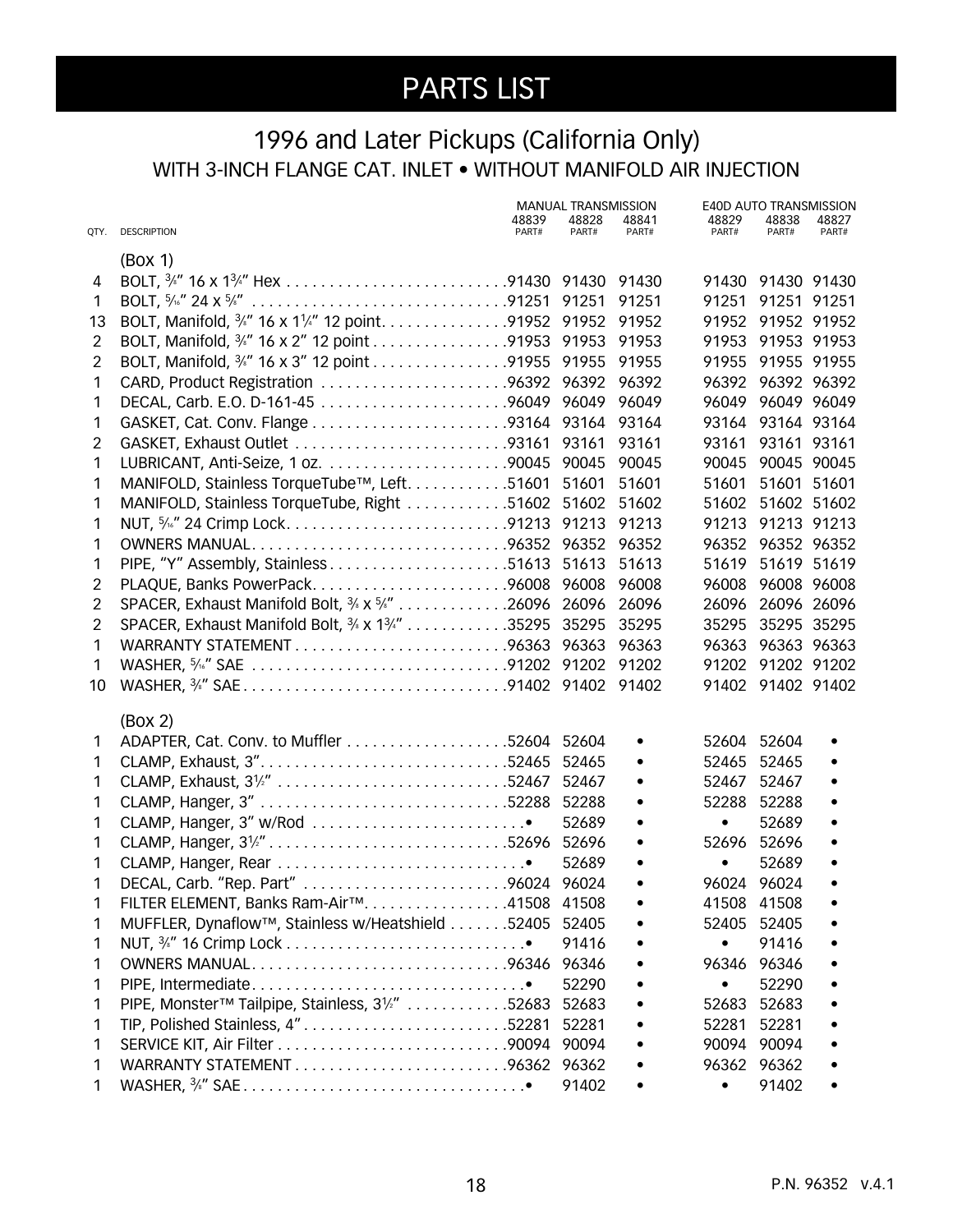### Banks Stinger System Ford 460 EFI Engine Std./Ext./Crew Cab Pickups

|      |                                                    | 1987-93<br>Std.<br>Cab | 1987-93<br>Ext./Crew<br>Cab | 1993-Later<br>Std.<br>Cab<br>('96-later Excludes CA) ('96-later Excludes CA) | Ext./Crew<br>Cab | 1993-Later 1996-Later<br>Std.<br>Cab<br>(CA Only) | 1996-Later<br>Ext./Crew<br>Cab<br>(CA Only) |
|------|----------------------------------------------------|------------------------|-----------------------------|------------------------------------------------------------------------------|------------------|---------------------------------------------------|---------------------------------------------|
| QTY. | <b>DESCRIPTION</b>                                 | 49207<br>PART#         | 49218<br>PART#              | 49250<br>PART#                                                               | 49252<br>PART#   | 49253<br>PART#                                    | 49254<br>PART#                              |
| 1    | ADAPTER, Cat. Conv. to Muffler52601                |                        | 52601                       | 52604                                                                        | 52604            | 52604                                             | 52604                                       |
| 4    |                                                    |                        | 91760                       | 91760                                                                        | 91760            | $\bullet$                                         |                                             |
| 1    |                                                    |                        | 96392                       | 96392                                                                        | 96392            | 96392                                             | 96392                                       |
| 1    | CLAMP, Exhaust, 2 <sup>1/2"</sup> 52461            |                        | 52461                       | $\bullet$                                                                    | $\bullet$        | $\bullet$                                         |                                             |
| 1    |                                                    |                        | 52465                       | 52465                                                                        | 52465            | 52465                                             | 52465                                       |
| 1    | CLAMP, Exhaust, 3 <sup>1/2"</sup> 52468            |                        | 52468                       | 52468                                                                        | 52468            | 52468                                             | 52468                                       |
| 1    |                                                    |                        | 52288                       | 52288                                                                        | 52288            | 52288                                             | 52288                                       |
| 1    | CLAMP, Hanger, 3 <sup>1/2"</sup> 52696             |                        | 52696                       | 52696                                                                        | 52696            | 52696                                             | 52696                                       |
| 1    |                                                    |                        | 52689                       | $\bullet$                                                                    | 52689            | $\bullet$                                         | 52689                                       |
| 1    |                                                    |                        | $\bullet$                   | $\bullet$                                                                    | 52289            | $\bullet$                                         | 52289                                       |
| 1    |                                                    |                        | 42520                       | 42520                                                                        | 42520            | $\bullet$                                         | $\bullet$                                   |
| 1    | DECAL, "Banks Power" - Large 96005                 |                        | 96005                       | 96005                                                                        | 96005            | 96005                                             | 96005                                       |
| 1    | DECAL, "Banks Power" - Small 96004                 |                        | 96004                       | 96004                                                                        | 96004            | 96004                                             | 96004                                       |
| 1    | FILTER ELEMENT, Banks Ram-Air™ 41508               |                        | 41508                       | 41508                                                                        | 41508            | 41508                                             | 41508                                       |
| 1    | MUFFLER, Dynaflow™, Stainless w/heat shield. 52405 |                        | 52405                       | 52405                                                                        | 52405            | 52405                                             | 52405                                       |
| 1    |                                                    |                        | 91416                       | $\bullet$                                                                    | 91416            | $\bullet$                                         | 91416                                       |
| 1    | OWNERS MANUAL 96352                                |                        | 96352                       | 96352                                                                        | 96352            | 96352                                             | 96352                                       |
| 1    |                                                    |                        | 52289                       | $\bullet$                                                                    | 52290            | $\bullet$                                         | 52290                                       |
| 1    |                                                    |                        | 52281                       | 52281                                                                        | 52281            | 52281                                             | 52281                                       |
| 1    | PIPE, Monster™ Tailpipe, Stainless 31/2". 52683    |                        | 52683                       | 52683                                                                        | 52683            | 52683                                             | 52683                                       |
| 1    |                                                    |                        | 90020                       | 90020                                                                        | 90020            | 90020                                             | 90020                                       |
| 1    | SERVICE KIT, Air Filter90094                       |                        | 90094                       | 90094                                                                        | 90094            | 90094                                             | 90094                                       |
| 1    | WARRANTY STATEMENT96363                            |                        | 96363                       | 96363                                                                        | 96363            | 96363                                             | 96363                                       |
| 1    |                                                    |                        | 91402                       | $\bullet$                                                                    | 91402            | $\bullet$                                         | 91402                                       |